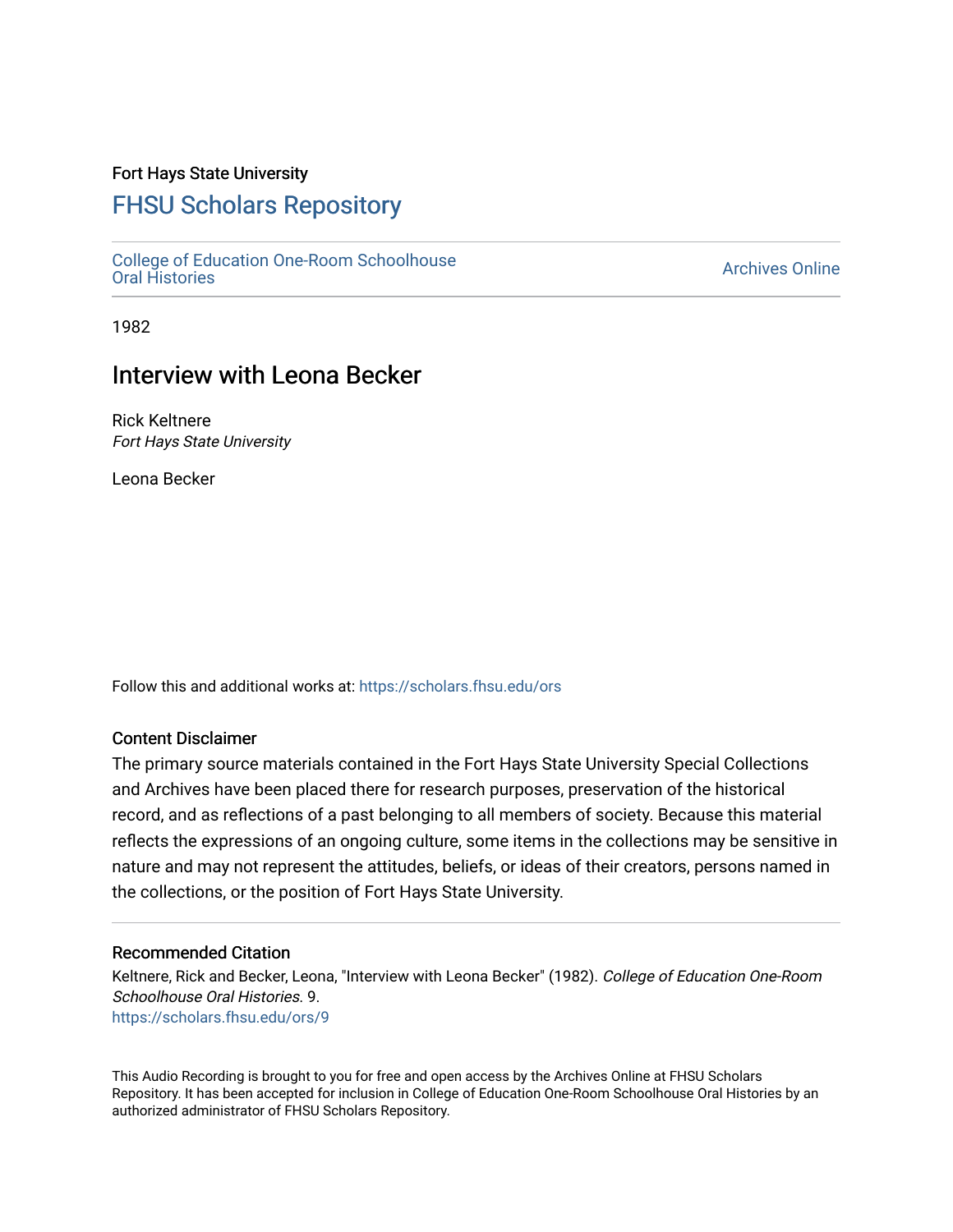$O$ 

|                                            | $\mathbf{1}$            |                                                  |
|--------------------------------------------|-------------------------|--------------------------------------------------|
|                                            | $\bf 2$                 |                                                  |
|                                            | $\bf{3}$                |                                                  |
|                                            | $\boldsymbol{4}$        | ORAL HISTORY:<br>AN INTERVIEW OF FORMER ONE-ROOM |
|                                            | $\overline{\mathbf{5}}$ | SCHOOL HOUSE INSTRUCTOR:                         |
|                                            | $6\phantom{1}$          | LEONA BECKER                                     |
|                                            | $\overline{7}$          |                                                  |
|                                            | 8                       |                                                  |
|                                            | $\boldsymbol{9}$        |                                                  |
|                                            | 10                      | This interview was conducted in partial          |
|                                            | 11                      | fulfillment of requirements for History          |
|                                            | 12                      | of American Education.                           |
|                                            | 13                      | Dr. Allan Miller                                 |
|                                            | 14                      |                                                  |
|                                            | 15                      |                                                  |
| 800-626-6313                               | 16                      | by                                               |
|                                            | 17                      | Rick Keltner<br>Summer 1982                      |
| 1004 我的女 森 大学会社 のおおかけ 一般の こうしょう かいきょう かいこう | 18                      |                                                  |
|                                            | 19                      |                                                  |
|                                            | 20                      |                                                  |
|                                            | 21                      |                                                  |
|                                            | 22                      |                                                  |
|                                            | 23                      |                                                  |
|                                            | $\bf 24$                |                                                  |
|                                            | 25                      |                                                  |
|                                            |                         |                                                  |

....

 $\overline{\phantom{a}}$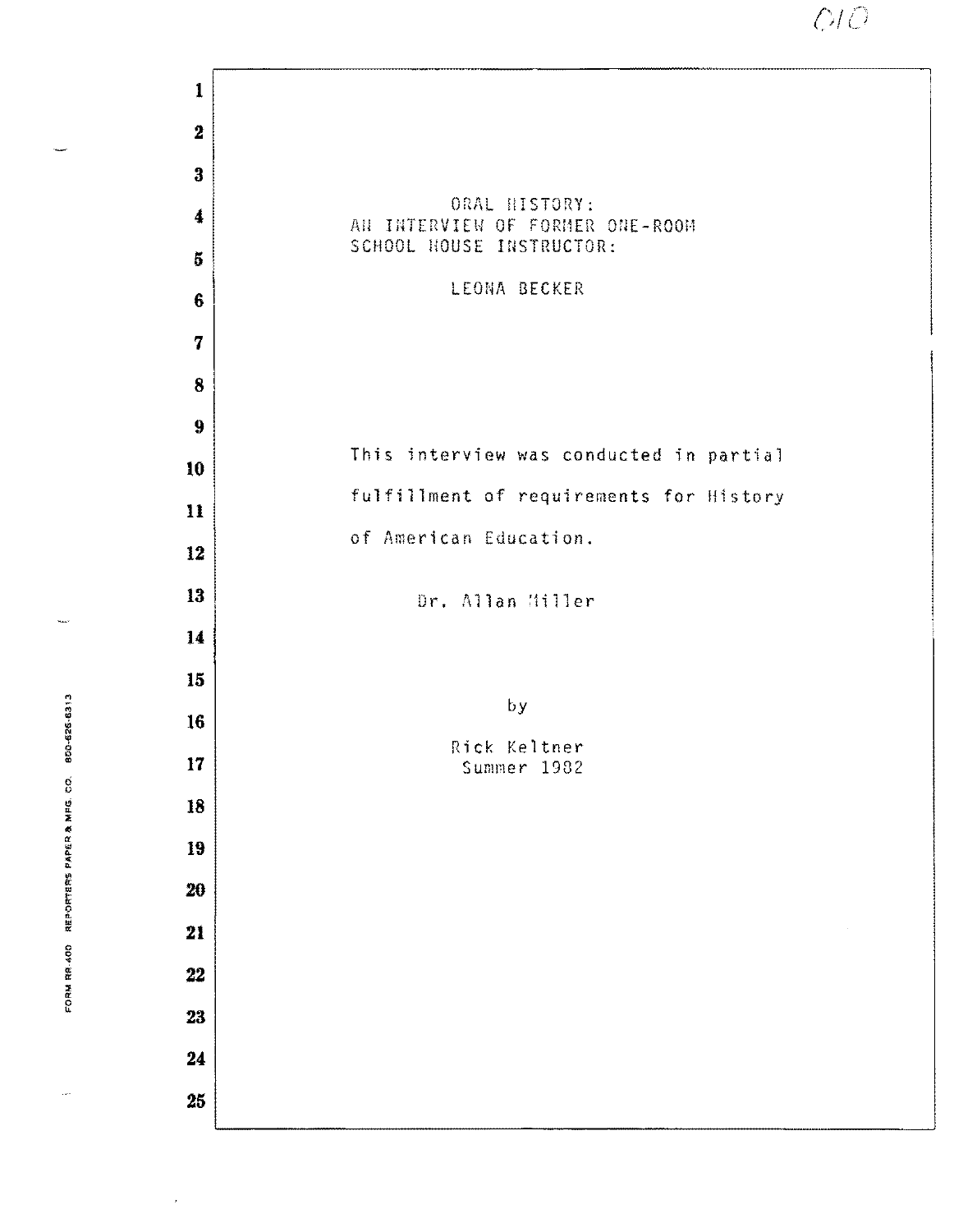1 This interview is being conducted as partial fulfillment of the course requirements of History of American Education, which is being taught by Dr. Allan 11il1er on the campus of Fort llays State University.

This interview will take place in Tipton, Kansas. Tipton is a small, rural community, with a population of 350, and is **located in Aitchell County.** The majority of the people in the town are of German ancestry, and many of the elderly residents still speak fluent German.

10 The community of Tipton is primarily Catholic and has 11 offered a Catholic High School for the past sixty years. The 12 school has established a fine academic tradition.

**13** Before the establishment of the public grade school and **<sup>14</sup>**junior high in 1976, the educational facilities consisted of 15 the Catholic High School, which then also held the grade school 16 and junior high, along with several one-room schoolhouses.

17<sup>t</sup> My name is Rick Keltner; and I am happy to say that I will **18** be interviewing Leona Becker, who was a former school teacher 19 | in one of the Tipton area one-room schoolhouses.

\*\*\*

 $21 | 0.$ Vhat years did you teach?

**22**   $A_{\star}$ From 1927 to '29.

**23**  And how did you get paid, or what did you get paid? 0. Oh, I received \$30 a month the first year, and 85 the  $24$  | A. **26**  second. And I was paid by check from the school board.

**20**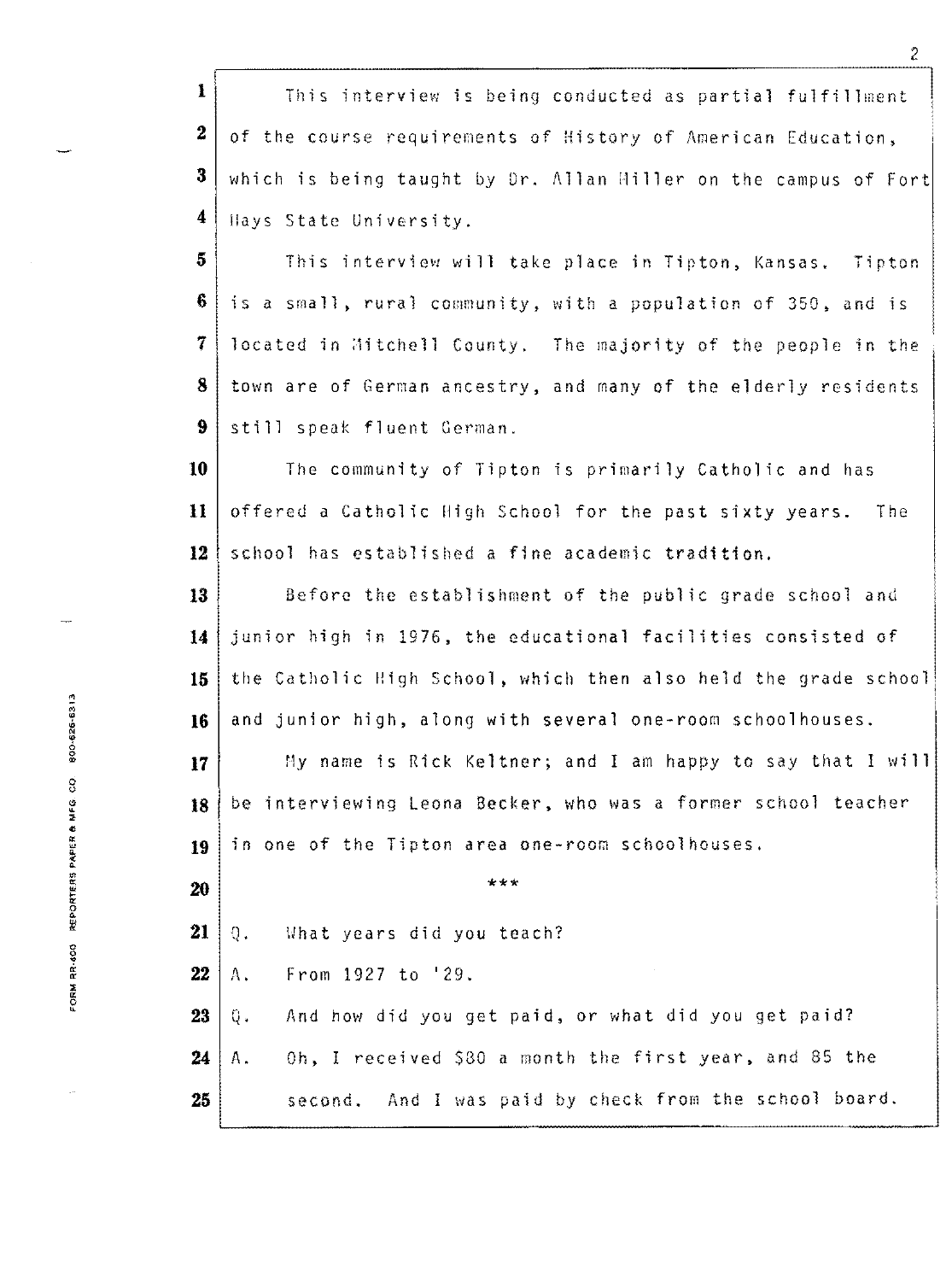| 1                | $Q_{\infty}$ | How did you start out every day at school? I mean, did     |
|------------------|--------------|------------------------------------------------------------|
| $\mathbf 2$      |              | you start out with poems or songs?                         |
| $\bf{3}$         | Α.           | Well, the first thing was to put out the flag. We had a    |
| $\boldsymbol{4}$ |              | flag salute. And in the wintertime, it was building fires. |
| $\overline{5}$   |              | We was our own janitor. We had to make the fire. And       |
| 6                |              | sometimes we sang a song.                                  |
| $\boldsymbol{7}$ | Q.           | Okay. What subjects did you teach?                         |
| $\bf{8}$         | $A$ .        | Well, I had all the grades in school, excepting the fifth  |
| 9                |              | grade. So it was seven grades I had. And reading was the   |
| 10               |              | most stressed on, and then usually math. It was very im-   |
| 11               |              | portant. And spelling. And penmanship, too, which you      |
| 12               |              | don't hear too much of now. Of course, there was history,  |
| 13               |              | geography, health, and everything.                         |
| 14               |              | So I thought there was no justice to the kids,             |
| 15               |              | because when you have that many subjects--the classes--a   |
| 16               |              | lot of classes were combined; and many were for five min-  |
| 17               |              | utes--was all that you could give them. I had every grade, |
| 18               |              | and some of the grades only had one pupil, but still I had |
| 19               |              | the grade. Penmanship, every day that was a necessity.     |
| 20               | Q.           | Okay. What kind of punishments did you have to give out    |
| 21               |              | to discipline?                                             |
| 22               | Α.           | Well, usually they stayed in at recess. And if it was      |
| 23               |              | something a little worse, they stayed after school, so the |
| 24               |              | parents would know that. And they would write something.   |
| 25               |              | That was about it.                                         |

3

FORM RR-400 REPORTERS PAPER B MFG. CD. 800-626-8313

÷,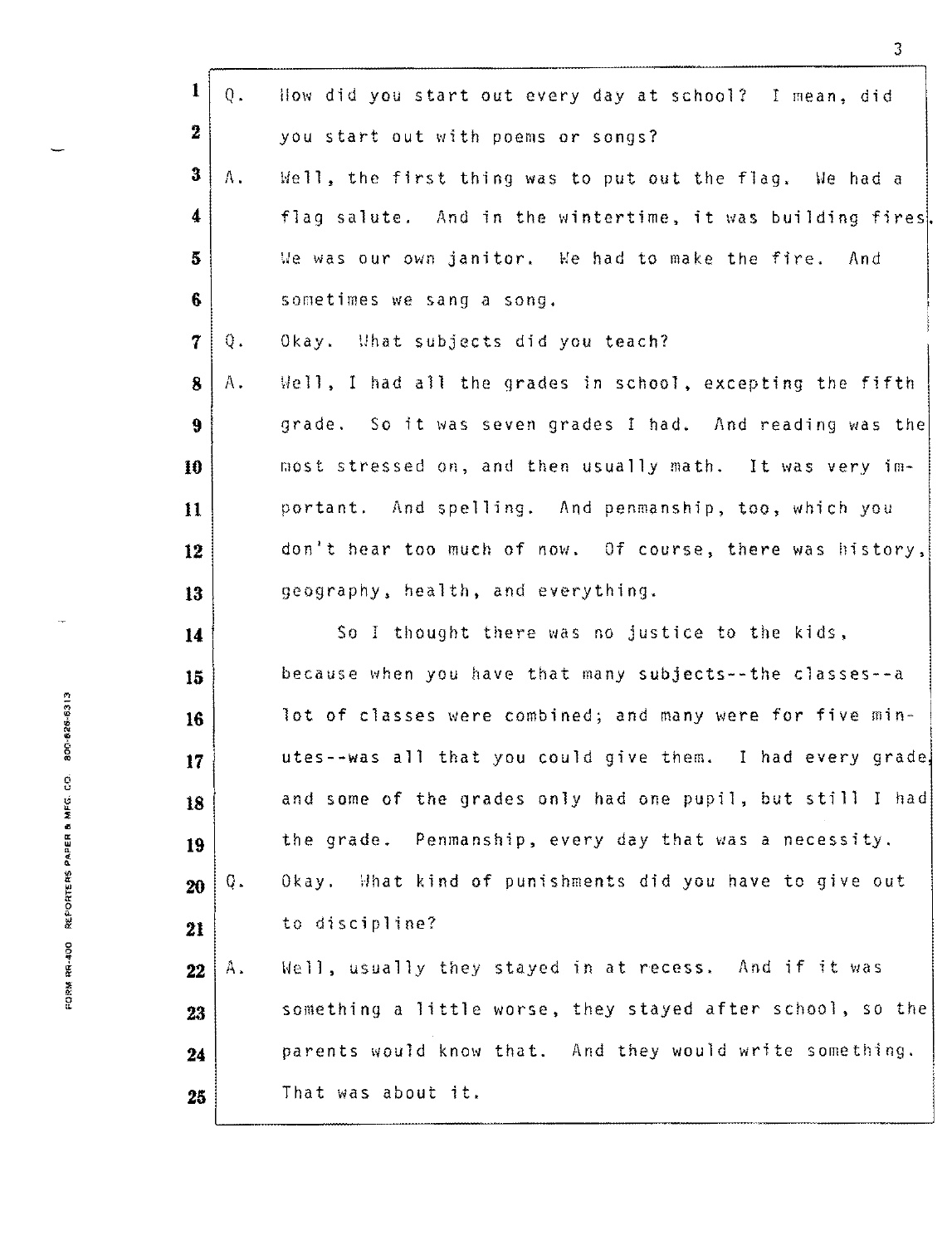| $\mathbf{1}$                    | Q.             | How did you get paid, or how did you get your paychecks?   |
|---------------------------------|----------------|------------------------------------------------------------|
| $\boldsymbol{2}$                | Α.             | I received them from the president of the school board.    |
| $\mathbf{3}$                    | $\mathbb{Q}$ . | How often did you meet with the school board?              |
| 4                               | $A_{\bullet}$  | We never met. I don't remember ever meeting with the       |
| 5                               |                | school board. I think the school board--they met among     |
| 6                               |                | themselves to choose the teacher, but that's as far as I   |
| 7                               |                | know.                                                      |
| 8                               | $Q_{\star}$    | When you were hired, did you have to meet with them; or    |
| 9                               |                | did somebody, just one person hire you? Or did you have    |
| 10                              |                | to meet with the board?                                    |
| $\mathbf{11}$                   | Α.             | No, I really didn't meet with the board. Well, they sort   |
| 12                              |                | of knew the teachers personally, you know, when you live   |
| 13                              |                | that way.                                                  |
| 14                              | $Q_{\star}$    | Okay. How did you get your school supplies?                |
| 15                              | Α.             | Well, the board gave some of the simpler ones, like chalk  |
| 800-525-6313<br>16              |                | and things like that. But the county seat at Osborne--     |
| 17 <sub>1</sub>                 |                | they would send out a few little books sometimes and       |
| REPORTERS PAPER & MFG. CO<br>18 |                | pamphlets; and that was about the extent of it.            |
| 19                              | $0$ .          | How much schooling did you have to have in order to teach  |
| 20                              |                | in this schoolhouse?                                       |
| 21                              | $A_{\bullet}$  | Well, high school. And then we had to attend a summer      |
| FORM RR-400<br>22               |                | school; and they also gave the teachers all a test. You    |
| 23                              |                | had to pass this written test before you could teach.      |
| 24                              | Q.             | Where did you stay while you were teaching?                |
| 25                              | Α.             | I stayed with my uncle and my aunt, and I walked to school |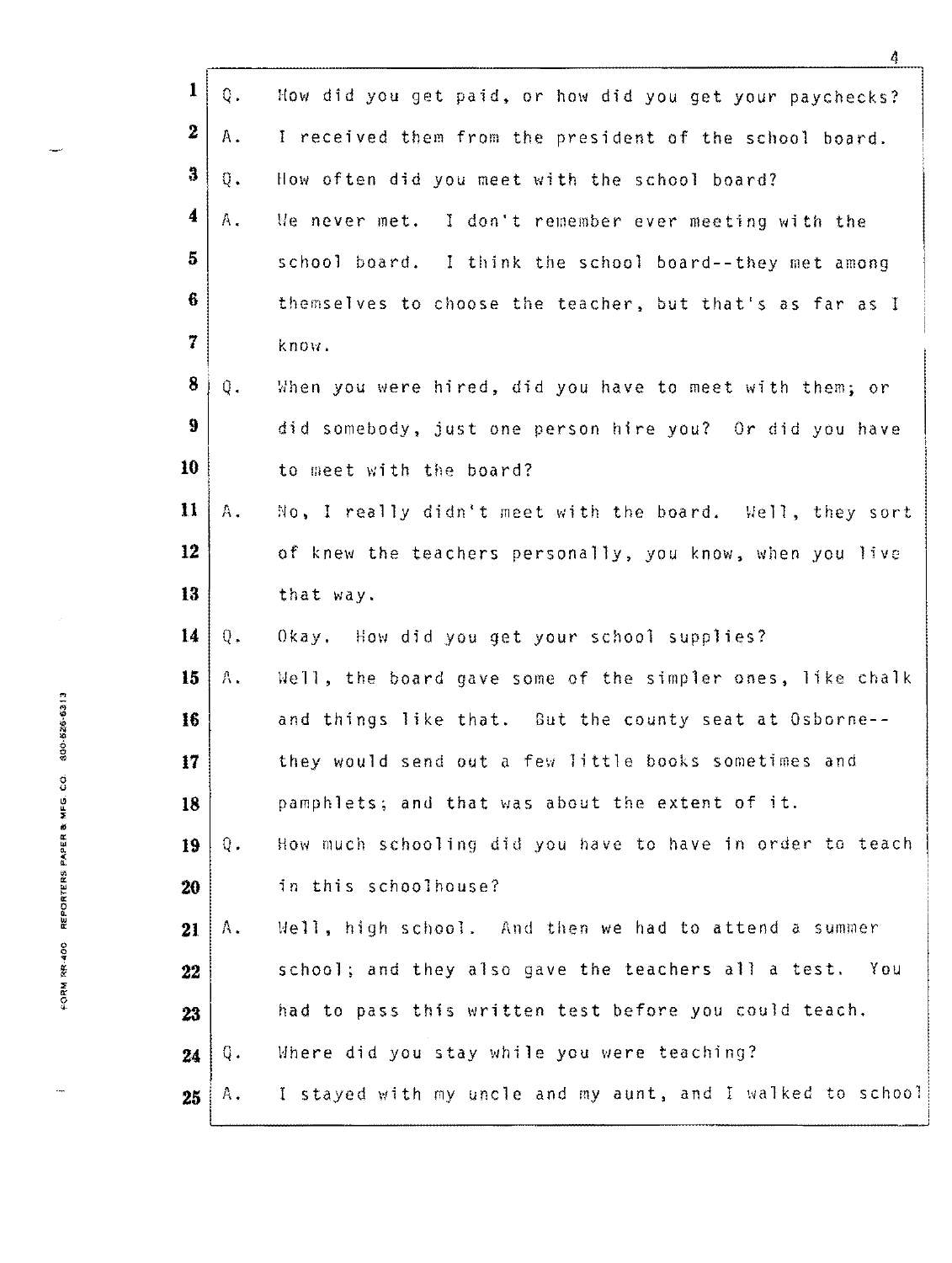| $\mathbf{I}$         |    | from there.                                               |
|----------------------|----|-----------------------------------------------------------|
| $\boldsymbol{2}$     | Q. | Okay. Describe the school day and the curriculum and how  |
| $\bf{3}$             |    | the regular day for the student went.                     |
| $\blacktriangleleft$ | A. | Mell, I really don't know. The school day went very fast. |
| 5                    |    | There were several subjects. Because I would try to com-  |
| 6                    |    | bine, let's say, like spelling. I had three classes of    |
| $\overline{7}$       |    | spelling going at the same time in order to get it in.    |
| 8                    |    | And penmanship, of course, the whole school took that.    |
| 9                    |    | And normally geography, probably the sixth and seventh    |
| 10                   |    | grade took the same. That was allowed by the county.      |
| 11                   |    | And reading, too. Sometimes they would combine the fifth  |
| 12                   |    | and sixth grade so there would be less classes, because   |
| 13                   |    | you just could not work those classes in in a day.        |
| 14                   | Q. | Okay. When you were working in a one-room schoolhouse, I  |
| 15                   |    | don't know how often you had the opportunity to work with |
| 16                   |    | different types of teachers; but what types did you have; |
| 17                   |    | and could you describe the types of teachers and their    |
| 18                   |    | habits?                                                   |
| 19                   | Α. | Well, most of the teachers were just single girls. There  |
| 20                   |    | were a few men, but more women, or girls. Most of them    |
| 21                   |    | were just young girls.                                    |
| 22                   | Q. | Okay. What kind of texts did you use?                     |
| 23                   | Α. | I don't exactly know what you mean.                       |
| 24                   | ą. | As far as textbooks, what kind of books did you use?      |
| 25                   | Α. | Well, they came from the county, the books did.           |
|                      |    |                                                           |

FORM RR-400 REPORTERS PAPER & MFG. CO. 800-626-6313

j.

5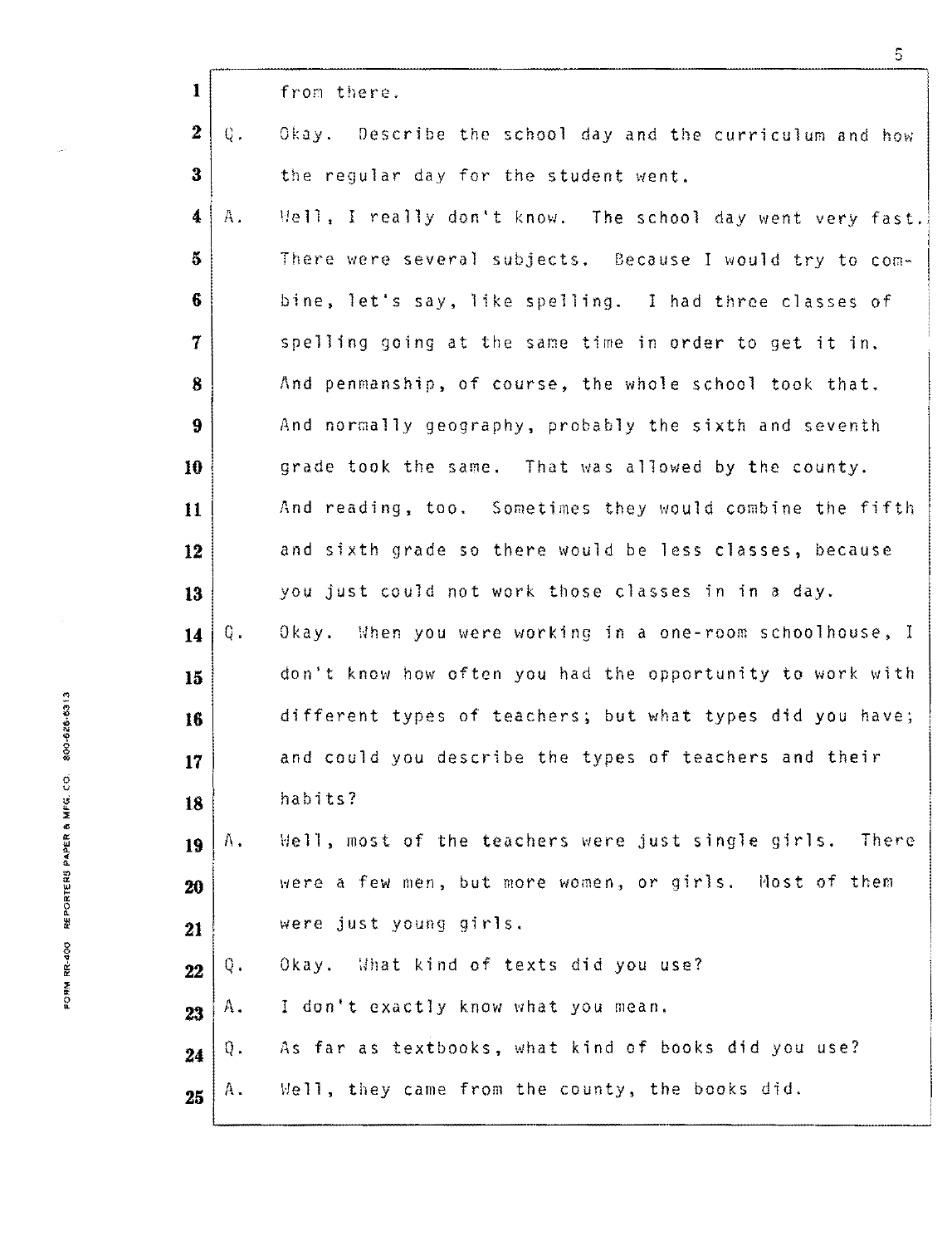|                                       | $\mathbf{1}$             | Okay. How did you study? Did you use your leisure time<br>Q.                |
|---------------------------------------|--------------------------|-----------------------------------------------------------------------------|
|                                       | $\overline{2}$           | to do that or--                                                             |
|                                       | 3                        | Well, yes, I had to grade papers, if you're referring to<br>Α.              |
|                                       | 4                        | me. Graded papers at night. That was quite a little.                        |
|                                       | 5                        | And tried to find some little extra work for the pupils.                    |
|                                       | 6                        | Okay. Was the schoolhouse used for community social<br>Q.                   |
|                                       | $\overline{\mathcal{U}}$ | events as well as for education?                                            |
|                                       | 8                        | Not too much. But we would have box suppers. That was<br>Α.                 |
|                                       | 9                        | very important. We raised money there. And we sometimes                     |
|                                       | 10                       | would have spelling and syphering matches. And then the                     |
|                                       | 11                       | parents would bring lunch or something. And also the last                   |
|                                       | 12                       | day of school; that was always a big affair. They would                     |
|                                       | 13                       | bring their lunches and we'd have races and that, you                       |
|                                       | 14                       | know.                                                                       |
|                                       | 15                       | They still have those box suppers at the high school.<br>$\mathbf{I}$<br>Q. |
| 00-00-009-009                         | 16                       | wonder if that's where that originated from? I never                        |
|                                       | 17                       | heard of a box supper until I came to Tipton.                               |
| FORM SER-400 REPORTERS PAPER & MFG CO | 18                       | Oh, you didn't? That was a must. I think all the schools<br>$A$ .           |
|                                       | 19                       | had a box supper.                                                           |
|                                       | 20                       | Okay. What were the boundaries of your school's juris-<br>Q.                |
|                                       | 21                       | diction?                                                                    |
|                                       | 22                       | Well, around six miles square, I'd say, was the boundaries<br>Α.            |
|                                       | 23                       | of it.                                                                      |
|                                       | 24                       | Okay. What was the usual age of the child when he began<br>Q.               |
|                                       | 25                       | school?                                                                     |

 $\zeta_{\sigma}$  .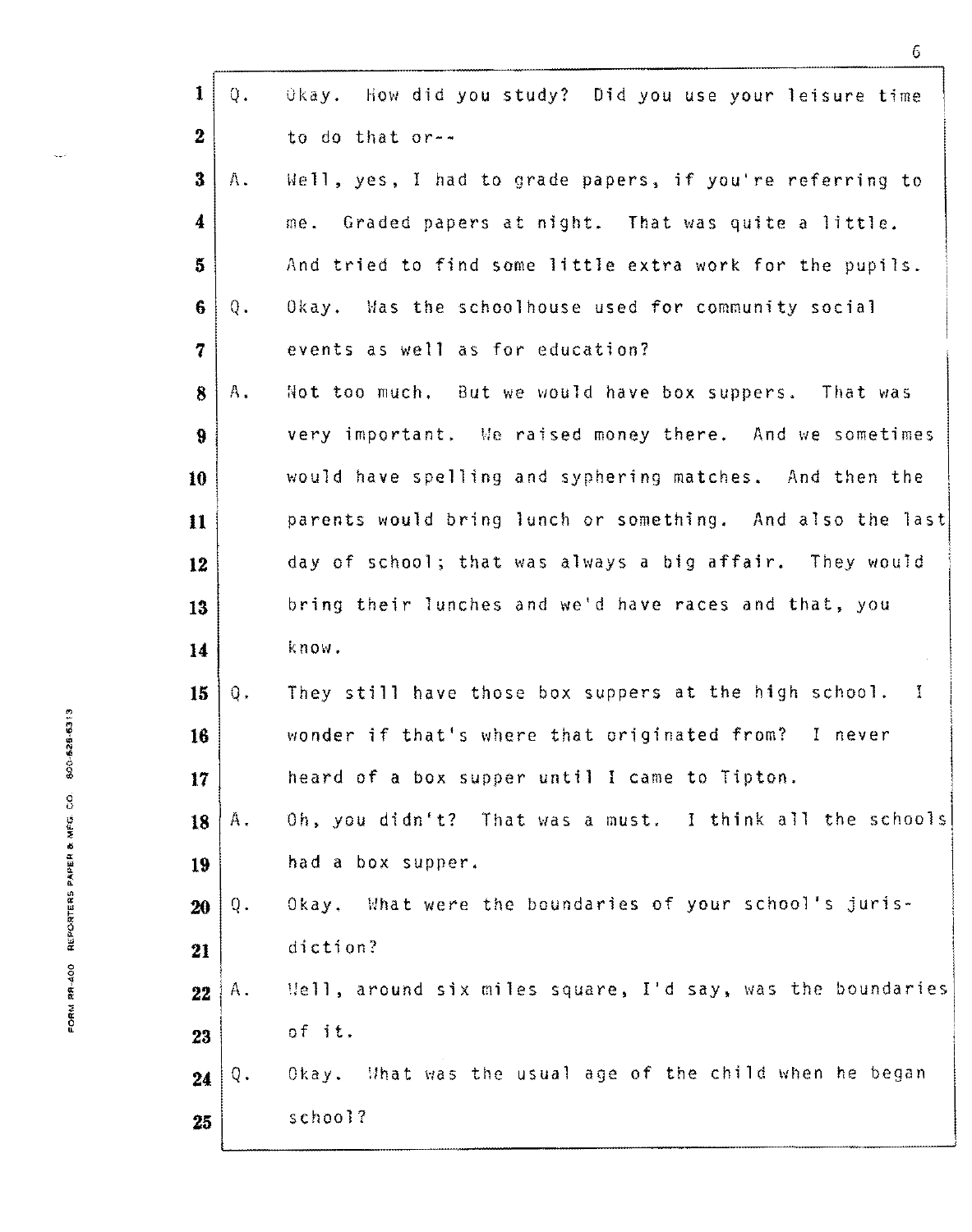| Λ.            | Six years, pretty well.                                    |
|---------------|------------------------------------------------------------|
| Q.            | What was the length of the school year and the approximate |
|               | length of the school day?                                  |
| A.            | Well, it began the first Monday in September after Labor   |
|               | Day; and it closed usually the last week in April. And     |
|               | it started from nine in the morning to four in the after-  |
|               | noon.                                                      |
| Q.            | Okay. Do you remember any changes being made in those      |
|               | hours, as far as longer or--                               |
| Α.            | No, I just don't. I think they were pretty well all the    |
|               | same.                                                      |
| $Q_{\bullet}$ | Mow, was this school for all children?<br>Okay.            |
| Α.            | Yes, there was no distinction, no matter if you were an    |
|               | owner of the land, or if you were just anybody. Everybody  |
|               | who was within the district was welcome to come.           |
| $\mathbb Q$ . | Okay. How was this school financed? How did you get fin-   |
|               | ancial support?                                            |
| Λ.            | From taxes from the county, from the land owners. Also     |
|               | from the county. I'm sure the county helped in some ex-    |
|               | tent with money.                                           |
| Q.            | Okay. How were teachers expected to conduct themselves?    |
|               | Or did you have any kind of rules that you were supposed   |
|               | to go by, as far as conduct?                               |
| Α.            | No, there wasn't any rules; but the teachers were--I'd say |
|               | were looked up as a little bit something exceptional in    |
|               |                                                            |

 $\overline{\phantom{a}}$ 

 $\hat{\boldsymbol{\beta}}$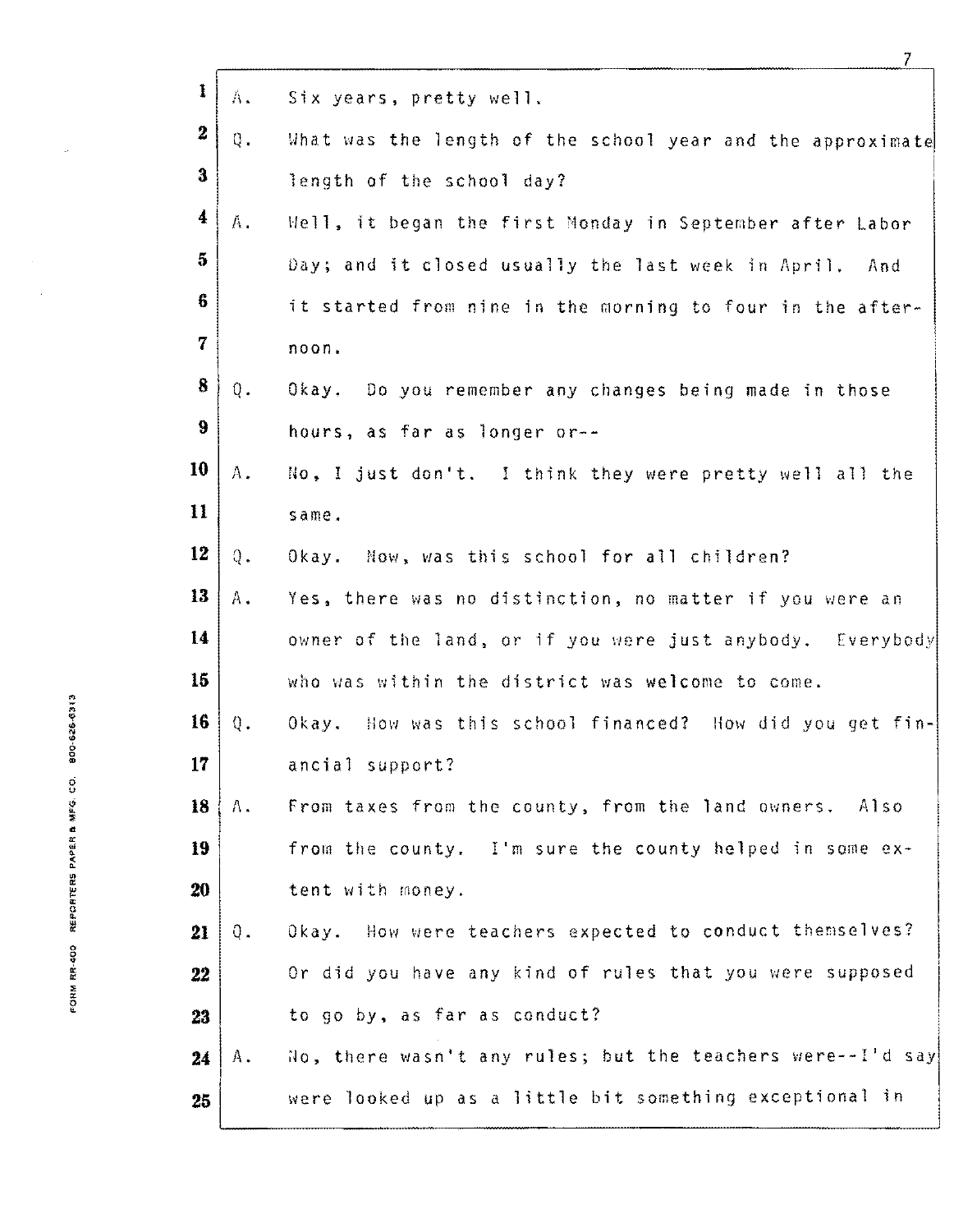| $\mathbf{1}$            |               | those days. And, of course, we were supposed to conduct    |
|-------------------------|---------------|------------------------------------------------------------|
| $\overline{\mathbf{2}}$ |               |                                                            |
|                         |               | ourselves in the same way.                                 |
| $\bf{3}$                | $Q_{\star}$   | Okay. What were some of the things you did for extra       |
| $\boldsymbol{4}$        |               | curricular activity? For your own enjoyment, I guess.      |
| $\overline{5}$          | Λ.            | Oh, I don't know, really not much.                         |
| $6\phantom{1}$          | $Q_{\bullet}$ | Was there a problem as far as teacher turnovers, as far as |
| 7                       |               | you can remember? Here there--did they have trouble keep-  |
| 8                       |               | ing teachers?                                              |
| 9                       | A.            | Well, usually, so many of the teachers, as I said, were    |
| 10                      |               | young teachers; and after a few years they got married.    |
| 11                      |               | And in those days that meant staying at home. You know,    |
| 12                      |               | they just did not teach no more. Of course, there was a    |
| 13                      |               | few of them took up the career; and they did it for years, |
| 14                      |               | but not too many.                                          |
| 15                      | Q.            | Who governed the school, or who supervised it?             |
| 16                      | Α.            | Well, the county did through the school board. They work-  |
| 17                      |               | ed hand in hand with that.                                 |
| 18                      | Q.            | Okay. Did the school board then fire and hire teachers,    |
| 19                      |               | or who did that?                                           |
| 20                      | A,            | The school board did.                                      |
| 21                      | Q.            | Okay. What were some of the physical problems of the       |
| 22                      |               | building? Did you have trouble with heat or--              |
| 23                      | Α.            | My school building was a rather new school building; and   |
| 24                      |               | it had a basement, which I don't think any other country   |
| 25                      |               | school had around here. And we had a furnace down in the   |
|                         |               |                                                            |

 $\hat{\phi}_{\rm max}$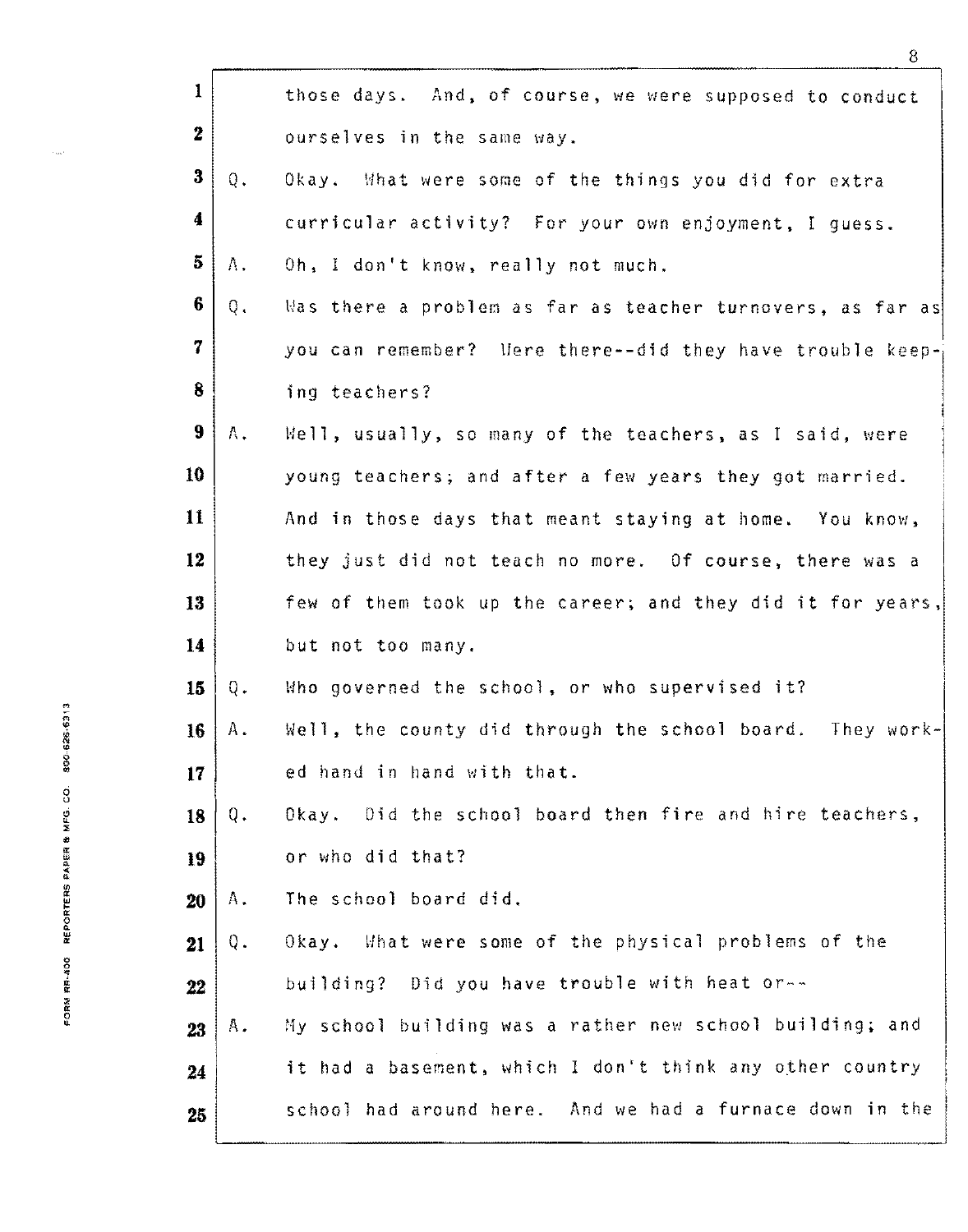| $\mathbf{1}$         |               | basement. So I was really fortunate with that. I had no  |
|----------------------|---------------|----------------------------------------------------------|
| $\boldsymbol{2}$     |               | problem with heat.                                       |
| 3                    | $Q$ .         | Okay. Who was in charge of the upkeep of the building?   |
| $\blacktriangleleft$ | Α.            | The school board did.                                    |
| 5                    | Q.            | Okay.                                                    |
| 6                    | Α.            | Or the farmers who lived in the district, any of the     |
| 7                    |               | parents of the children.                                 |
| 8                    | Q.            | Okay. What special events happened at the school? You    |
| $9\phantom{.}$       |               | mentioned box suppers?                                   |
| 10                   | Α.            | Box suppers. And there was always a school play at       |
| 11                   |               | Christmas. That was a must. And we'd have our Christmas  |
| 12                   |               | tree, and we'd bring our food. It was a big event. And,  |
| 13                   |               | as I said, occasionally we'd have spelling and syphering |
| 14                   |               | matches.                                                 |
| 15                   | $Q_{\bullet}$ | Now, when was the schoolhouse built; and who built it?   |
| 16                   | $A$ .         | It was built around 1914, I think.                       |
|                      | $17$   0.     | Okay. What kind of materials was it made out of?         |
| 18                   | Α.            | Well, it was lumber. It was entirely lumber.             |
| 19                   | Q.            | Okay. You say that the county owned this schoolhouse, or |
| 20                   |               | who owned the schoolhouse?                               |
| 21                   | Α.            | No, I think it was the district. I'm quite sure the      |
| 22                   |               | district owned the building. They maybe got some help,   |
| 23                   |               | but I really don't know. I think it just went through    |
| 24                   |               | taxes, but I'm not for sure on that.                     |
| 25                   | Q.            | Okay. Now, did more than one teacher work at the school? |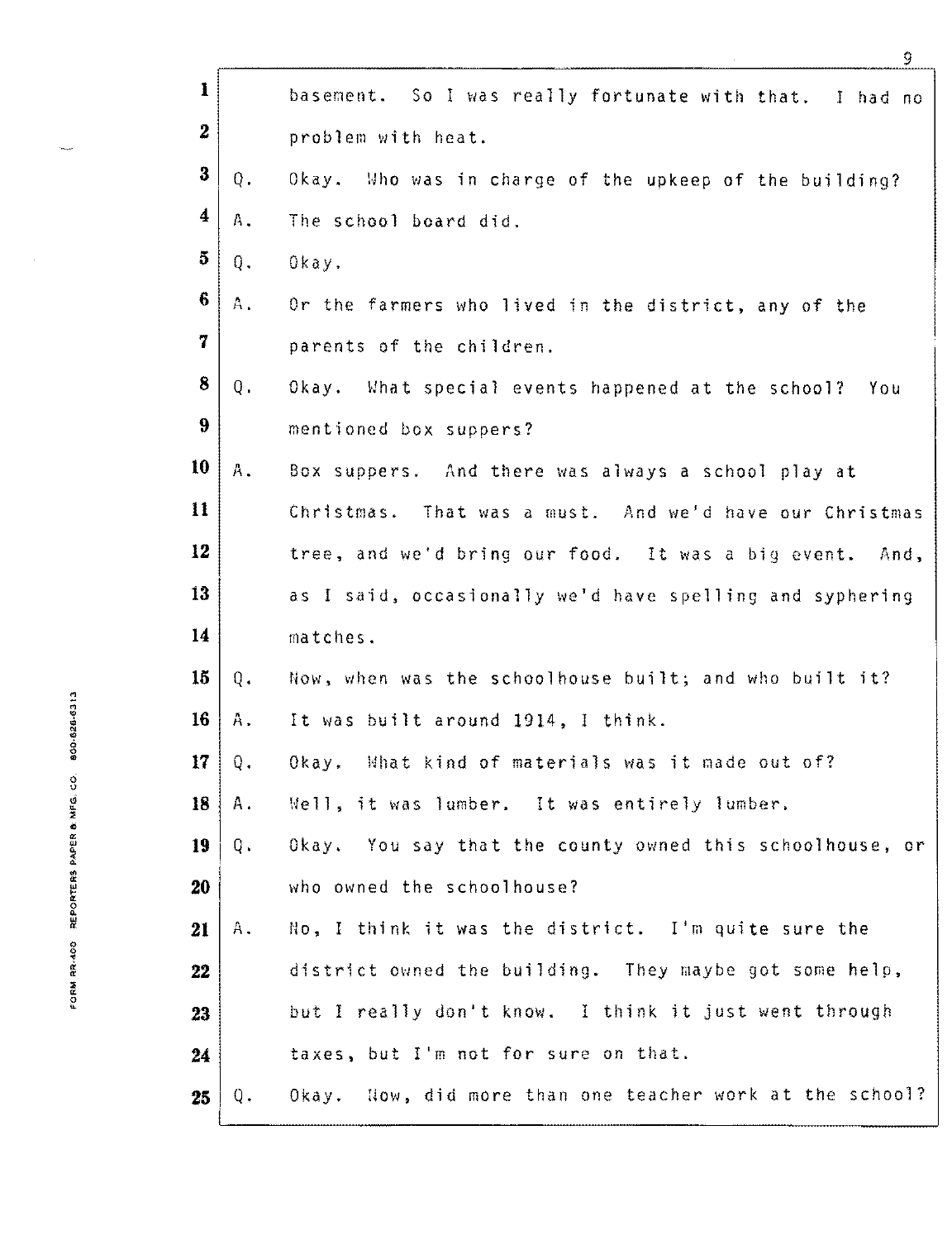| $\mathbf{I}$     | Α.             | No, just one.                                              |
|------------------|----------------|------------------------------------------------------------|
| $\boldsymbol{z}$ | Q.             | Did you have anybody that you would classify as a princi-  |
| $\bf{3}$         |                | pal that worked along with the school?                     |
| 4                | A.             | The county seat had a principal, and he would come<br>No.  |
| 5                |                | out and visit the school at least once a year. And out-    |
| 6                |                | side of that, just the school board.                       |
| 7                | $\mathbb{Q}$ . | Okay. Who employed the teachers? Would that be consider-   |
| 8                |                | ed the school board?                                       |
| $\ddot{\theta}$  | Α.             | Right. The school board did. I don't think the super-      |
| 10               |                | intendent had anything to do with it.                      |
| 11               | $Q$ .          | Okay. Was the schoolhouse used only for teaching?          |
| 12               | Α.             | Yes, almost entirely. Many of the schools had like when    |
| 13               |                | voting took place, but the voting--these people went to    |
| 14               |                | High Prairie School. It was three miles east of this one.  |
| 15               |                | That seemed to be the central school for voting and things |
| 16               |                | like that, more than what this one was.                    |
| 17 <sub>1</sub>  | Q.             | Okay. What were the ages of the children at this school,   |
| 18               |                | approximately?                                             |
| 19               | $A$ .          | Six to fourteen, about.                                    |
| 20               | Q.             | Okay. What were some of the typical activities for a       |
| 21               |                | school day?                                                |
| 22               | Α.             | Well, at recess and lunch hour at noon, baseball when it   |
| 23               |                | was in season. That was very popular. And such games as    |
| 24               |                | Drop the Handkerchief and Pom Pom Pull Away. And we had    |
| 25               |                | the swings. And on cold days, as I said, we had the        |

 $\mathbf{r}$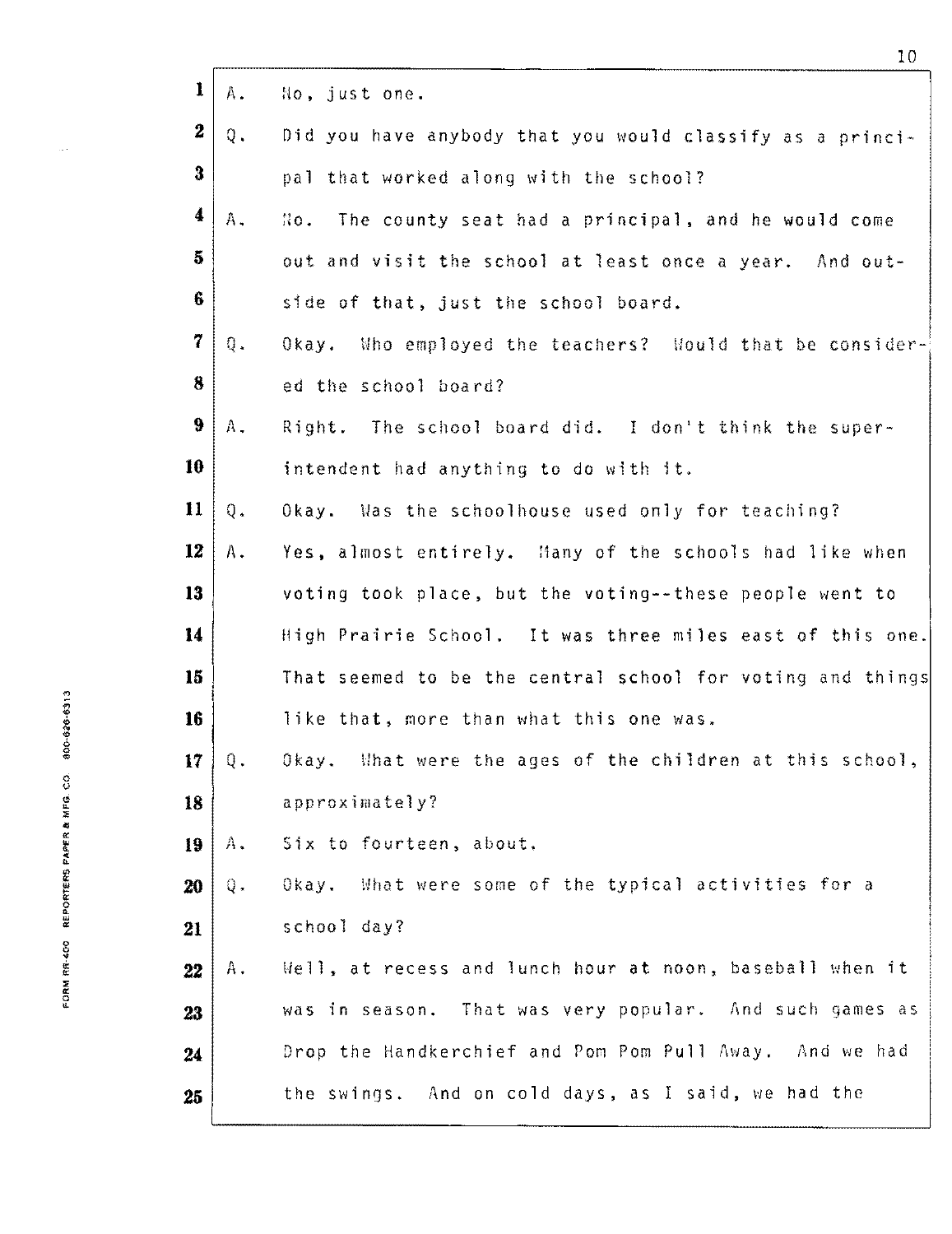|                                      | $\mathbf{I}$         |               | basement. We could play some games down in the basement.    |
|--------------------------------------|----------------------|---------------|-------------------------------------------------------------|
|                                      | $\boldsymbol{2}$     | $Q_{\bullet}$ | How long was your school year?                              |
|                                      | 3                    | Α.            | It started in September and went to the end of April.       |
|                                      | $\blacktriangleleft$ | $Q_{\star}$   | Okay. What was the greatest distance of travel that any     |
|                                      | 5                    |               | student had to make?                                        |
|                                      | 6                    | А.            | Well, a little over two miles was about the greatest dis-   |
|                                      | 7                    |               | tance.                                                      |
|                                      | 8                    | Q.            | So most of them just walked?                                |
|                                      | 9                    | Α.            | Yes, they all walked. I don't think there was any of them   |
|                                      | 10                   |               | that had any other way to come to school than walking,      |
|                                      | $\mathbf{11}$        |               | unless the weather was bad, maybe.                          |
|                                      | 12                   | Q.            | Okay, and we talked about this a little bit earlier.<br>As. |
|                                      | 13                   |               | far as system of evaluation, you said that a superintend-   |
|                                      | 14                   |               | ent would appear about one day of the school year to watch  |
|                                      | 15                   |               | you?                                                        |
| 的一角心--92250-0000                     | 16                   | Α.            | Yes.                                                        |
|                                      | 17 <sub>1</sub>      | Q.            | Operating, is that right?                                   |
|                                      | 18                   | Α.            | Right.                                                      |
|                                      | 19                   | Q.            | Okay. What was the amount of different classes given at     |
|                                      | 20                   |               | one time?                                                   |
| FORM まな"400 A的toblish byte e Mean Co | 21                   | Α.            | Well, as I said, I combined all of the penmanship.<br>That  |
|                                      | 22                   |               | was for all grades. And spelling, I would combine, you      |
|                                      | 23                   |               | know, two or three grades at a time. And the county did     |
|                                      | 24                   |               | this, like on a level, when there was too many grades in    |
|                                      | 25                   |               | one school, we could complete, like sixth grade geography   |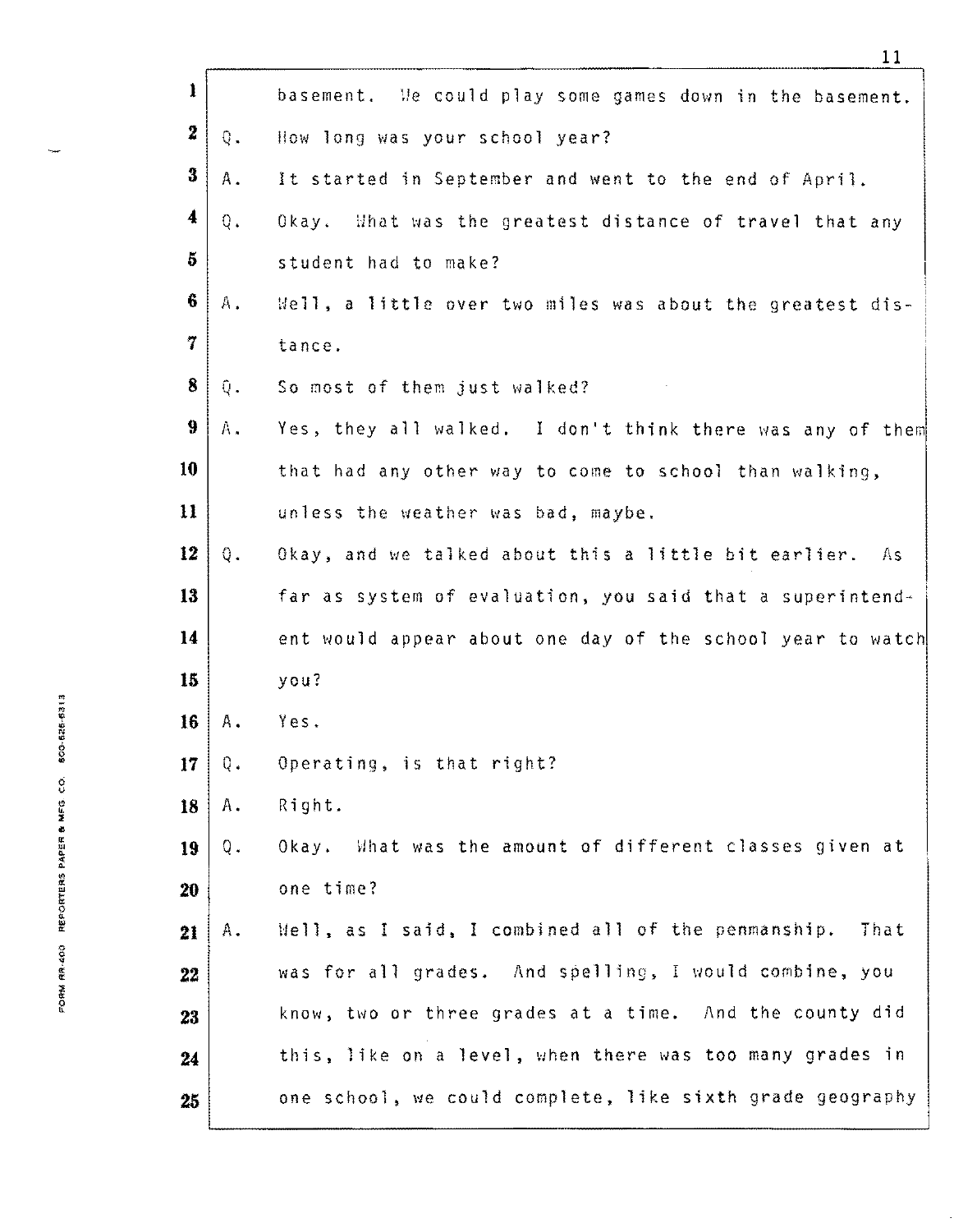|                                       | $\mathbf{I}$            |       | one year and seven the next year, combine them. And then    |
|---------------------------------------|-------------------------|-------|-------------------------------------------------------------|
|                                       | $\boldsymbol{2}$        |       | do the same with the upper reading classes. But outside     |
|                                       | $\bf{3}$                |       | of that, it would be pretty well each class alone.          |
|                                       | 4                       | Q.    | As far as the type of heating and lighting and toilets      |
|                                       | $\overline{\mathbf{5}}$ |       | available, what would you say about that for your school?   |
|                                       | 6                       | Α.    | Well, as I say, I had a furnace in the basement; and light  |
|                                       | 7                       |       | was just coal oil lamps; and water--there was a cistern by  |
|                                       | 8                       |       | my school. And I imagine before they built this school,     |
|                                       | 9                       |       | they had to carry their water to school, because there was  |
|                                       | 10                      |       | no well water. A lot of the schools had wells, but some     |
|                                       | $\mathbf{11}$           |       | there was no water available. And they carried their water  |
|                                       | 12                      |       | from sometimes a half mile to school for drinking purposes. |
|                                       | 13                      |       | But wherever the building was new at, they had a cistern    |
|                                       | 14                      |       | for their water supply.                                     |
|                                       | 15 <sub>1</sub>         | $0$ . | So before they had the cistern, a kid could ask the teach-  |
| 80-626-6313                           | 16                      |       | er if he could go get a drink of water and be gone for      |
|                                       | 17 <sub>1</sub>         |       | quite a while?                                              |
| FORM RR-400 REPORTERS PAPER & MFG. CO | 18                      | Α.    | Well, I think when I went to school, when I went to the     |
|                                       | 19                      |       | Hillside, usually one of the bigger boys would go to walk   |
|                                       | 20                      |       | about a fourth of a mile to go get a bucket of water.       |
|                                       | 21                      |       | And that's what they used. We all had our little tin        |
|                                       | 22                      |       | cups.                                                       |
|                                       | 23                      | Q.    | Okay. What about toilets? Did you have an outdoor--         |
|                                       | 24                      | Λ.    | Outdoor toilet.                                             |
|                                       | 25                      | Q.    | Okay. We talked about the water. How did the community      |
|                                       |                         |       |                                                             |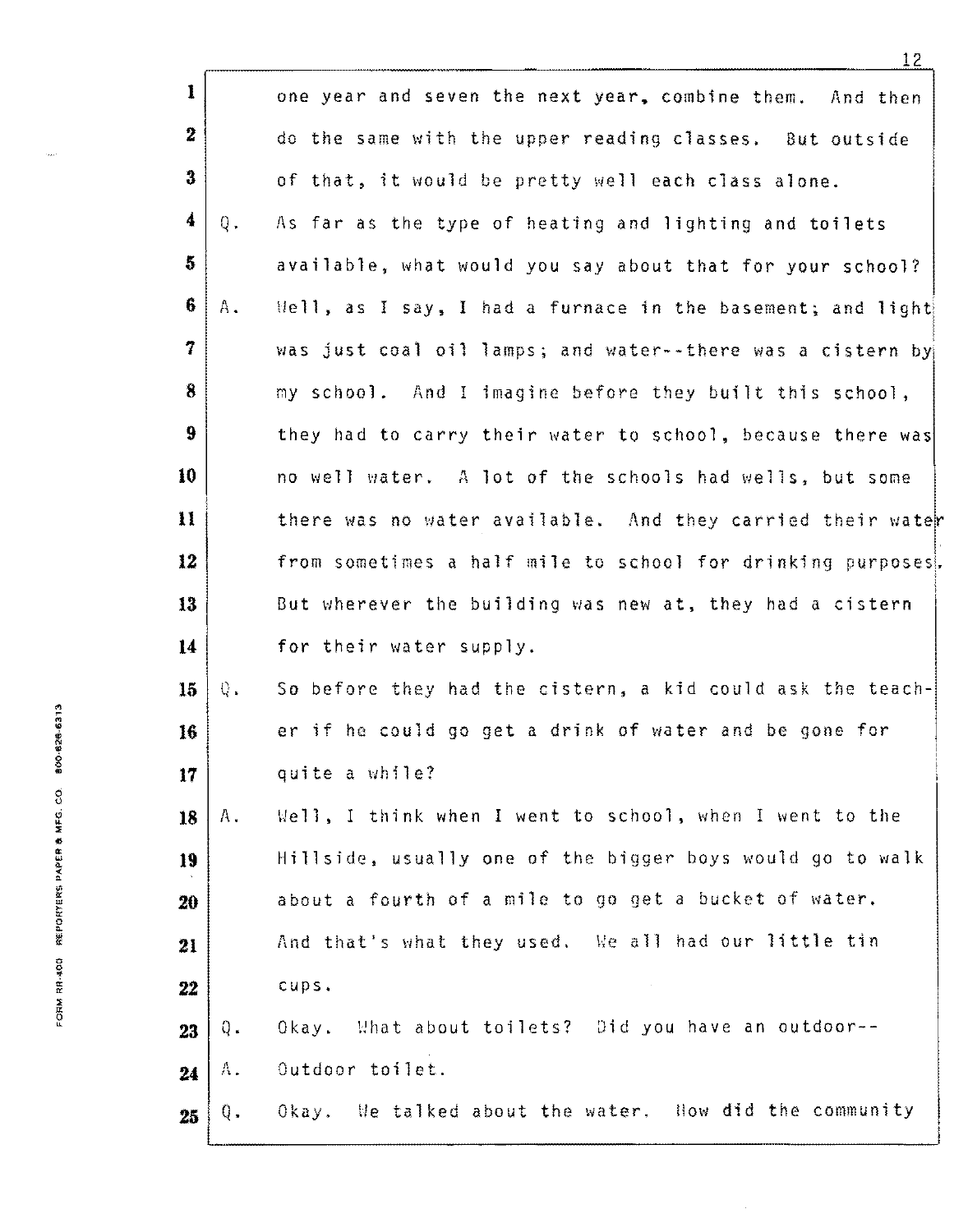|                                         | $\bf{1}$             |              | raise money for equipment?                                 |
|-----------------------------------------|----------------------|--------------|------------------------------------------------------------|
|                                         | $\mathbf{z}$         | $A_{\infty}$ | Well, it was through taxes; and, as I said, the box supper |
|                                         | 3                    |              | was about the only event they had. This money went to the  |
|                                         | $\blacktriangleleft$ |              | school district.                                           |
|                                         | 5                    | Q.           | Okay. What was the size of the school's library? Did it    |
|                                         | 6                    |              | have any kind of library that you could use?               |
|                                         | 7                    | А.           | Well, a dictionary; and I was informed that we had a set   |
|                                         | 8                    |              | of Bopsey(sp) Twins. That's about it. Sometimes the        |
|                                         | 9                    |              | superintendent in Osborne would bring in maybe a few books |
|                                         | 10                   |              | for the children, and they'd be at my school for a month   |
|                                         | 11                   |              | or two. They exchanged that to get a few books, but other- |
|                                         | 12                   |              | wise the library was rather nill.                          |
|                                         | 13                   | Q.           | Okay. Did any activities take place between the schools?   |
|                                         | 14                   | Α.           | Usually towards the spring of the year, two schools would  |
|                                         | 15                   |              | get together and they would have, like a track meet, you   |
| 800-828-6313                            | 16                   |              | might say. And also they'd have maybe spelling matches     |
|                                         | 17                   |              | between them. That's about the amount of the schools       |
|                                         | 18                   |              | doing anything together.                                   |
| FOLNY 医软'400 一 医四牙口出血出血 矿长矿斑素 肴 案所段。COF | 19                   | Q.           | Okay. How were discipline problems handled? How did you    |
|                                         | 20                   |              | handle those?                                              |
|                                         | 21                   | Α.           | Really, I didn't have any. I just--I don't know. I got     |
|                                         | 22                   |              | along with the children. Once or twice maybe one student   |
|                                         | 23                   |              | would maybe do a little penmanship or writing, and that    |
|                                         | 24                   |              | was it.                                                    |
|                                         | 25                   | Q.           | Okay. Can you think of any traditions that might have      |
|                                         |                      |              |                                                            |

 $\ddot{}$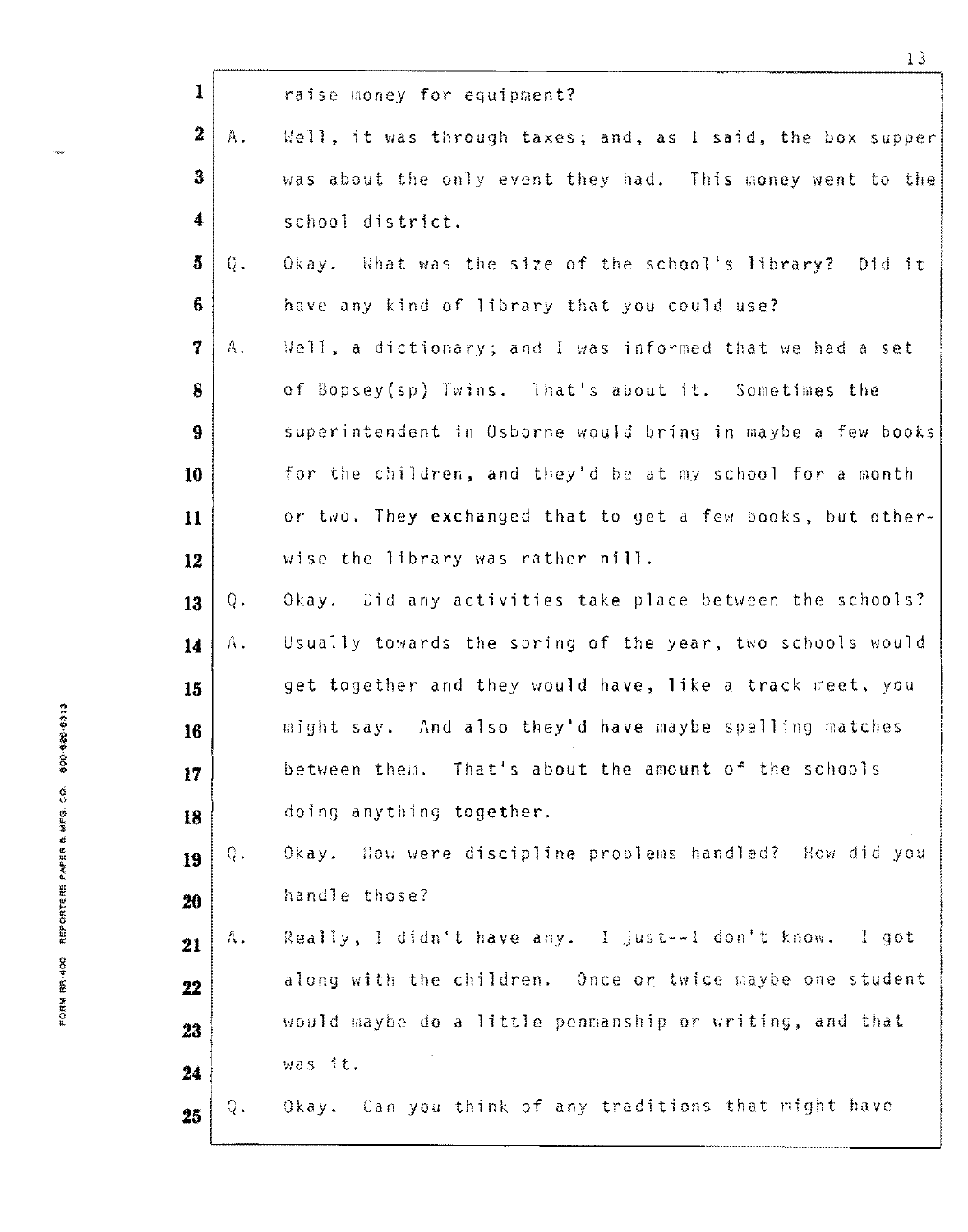|                                            | 1                        |             | been peculiar to your particular schoolhouse, or something   |
|--------------------------------------------|--------------------------|-------------|--------------------------------------------------------------|
|                                            | $\mathbf{2}$             |             | you did that wasn't maybe in the normal, or anything like    |
|                                            | 3                        |             | that?                                                        |
|                                            | 4                        | Α.          | Ho, I just can't think of any.                               |
|                                            | 5.                       | $Q_{\star}$ | I would imagine most of the schoolhouses had a lot of simi-  |
|                                            | 6                        |             | larities.                                                    |
|                                            | $\overline{\mathcal{I}}$ | Α.          | Oh, yes, very much so.                                       |
|                                            | 8                        | Q.          | Okay. Did the curriculum of your school change very much     |
|                                            | 9                        |             | as far as the subjects you were supposed to teach?<br>Did    |
|                                            | 10                       |             | $t$ hey--                                                    |
|                                            | $\mathbf{11}$            | $\hbar$ .   | No, not while I was teaching; and I don't think they did     |
|                                            | 12                       |             | a whole lot at all during the period, really. The stress     |
|                                            | 13                       |             | was always made on the three, spelling, arithmetic, and      |
|                                            | 14                       |             | reading.                                                     |
|                                            | 15                       | Q.          | There's a question here that says how did female teachers    |
| 内一的脚 锻剂带 白白田                               | 16                       |             | handle discipline problems as compared to male teachers.     |
|                                            | 17                       |             | We talked about how you handled discipline problems.<br>Mere |
| <b>EQUARER AND REPORTERS IN ACTIVITION</b> | 18                       |             | there very many male teachers, or were you aware of any      |
|                                            | 19                       |             | male teachers?                                               |
|                                            | 20                       | $\Lambda$ . | There was a man taught in the High Prairie School,<br>No.    |
|                                            | 21                       |             | which was three miles east of me; but otherwise, I think     |
|                                            | 22                       |             | they were all girl teachers around there.                    |
|                                            | 23                       | Q.          | Okay. How did the people decide on the location of their     |
|                                            | 24                       |             | school?                                                      |
|                                            | 25                       | Α.          | Well, I imagine it was according to the number of pupils.    |
|                                            |                          |             |                                                              |

 $\overline{a}$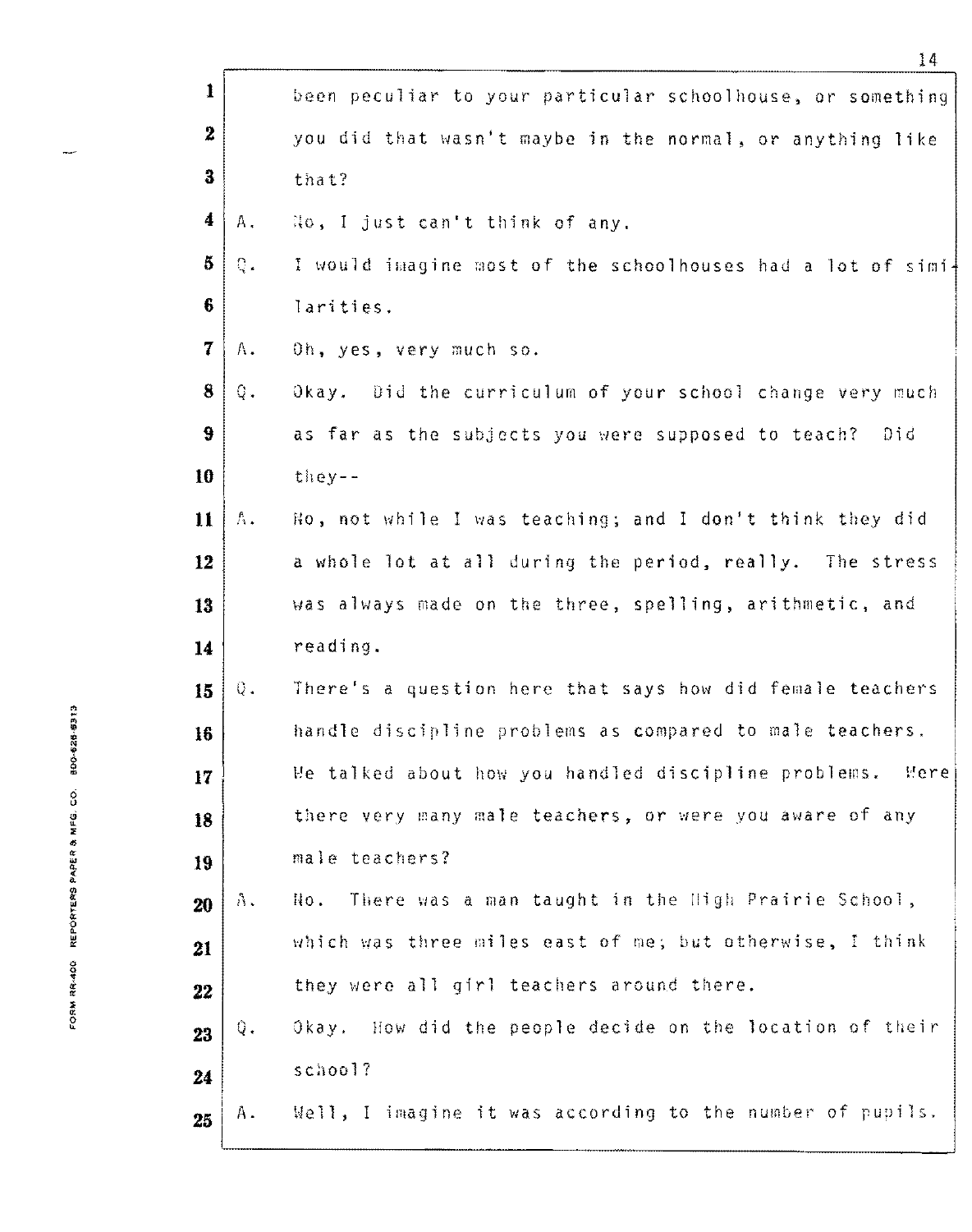|                           | $\bf{l}$                |                  | I really don't know how to-- See, the farms were small     |
|---------------------------|-------------------------|------------------|------------------------------------------------------------|
|                           | $\boldsymbol{2}$        |                  | at those days; and most families were large; and I think   |
|                           | 3                       |                  | that's the reason most schools were about three miles      |
|                           | 4                       |                  | apart. Because the only way they had to school was walk-   |
|                           | 5                       |                  | And, you know, we walked a couple miles in the<br>ing.     |
|                           | 6                       |                  | wintertime; that's about as far as a child wants to go.    |
|                           | $\overline{\mathbf{7}}$ | $\mathfrak{0}$ . | Did the school have any particular problems that you can   |
|                           | 8                       |                  | think of that created hardships for you?                   |
|                           | $9\phantom{.}$          | Λ.               | No, I sure didn't.                                         |
|                           | 10                      | Q.               | One of the questions here is what is the significance of   |
|                           | 11                      |                  | the school's name. What was the name of your school?       |
|                           | 12                      | Α.               | Well, I found out that the first settlers in this commun-  |
|                           | 13                      |                  | ity came from the State of Iowa, and they just called the  |
|                           | 14                      |                  | school the Iowa School. It's kind of an unusual name,      |
|                           | 15                      |                  | but that's what it was called.                             |
| 800-626-6313              | 16                      | Q.               | Okay. Were there any physical changes in the schoolhouse   |
|                           | 17                      |                  | during the years? Did they build on or anything?           |
| REPORTERS PAPER & MFG. CO | 18                      | Α.               | Ho, see it was so new that it just stayed as it was.       |
|                           | 19                      | Q.               | Okay. And you mentioned there wasn't a water well near     |
|                           | 20                      |                  | this school. You had a cistern.                            |
|                           | 21                      | Α.               | No, cistern. There was no--I don't know of--the closest    |
| FORM RP-400               | 22                      |                  | well I know of was about half a mile away from the school. |
|                           | 23                      |                  | I don't know how they got it before they had the new       |
|                           | 24                      |                  | school built.                                              |
|                           | 25                      | Q.               | Okay. About how many students went to this school?         |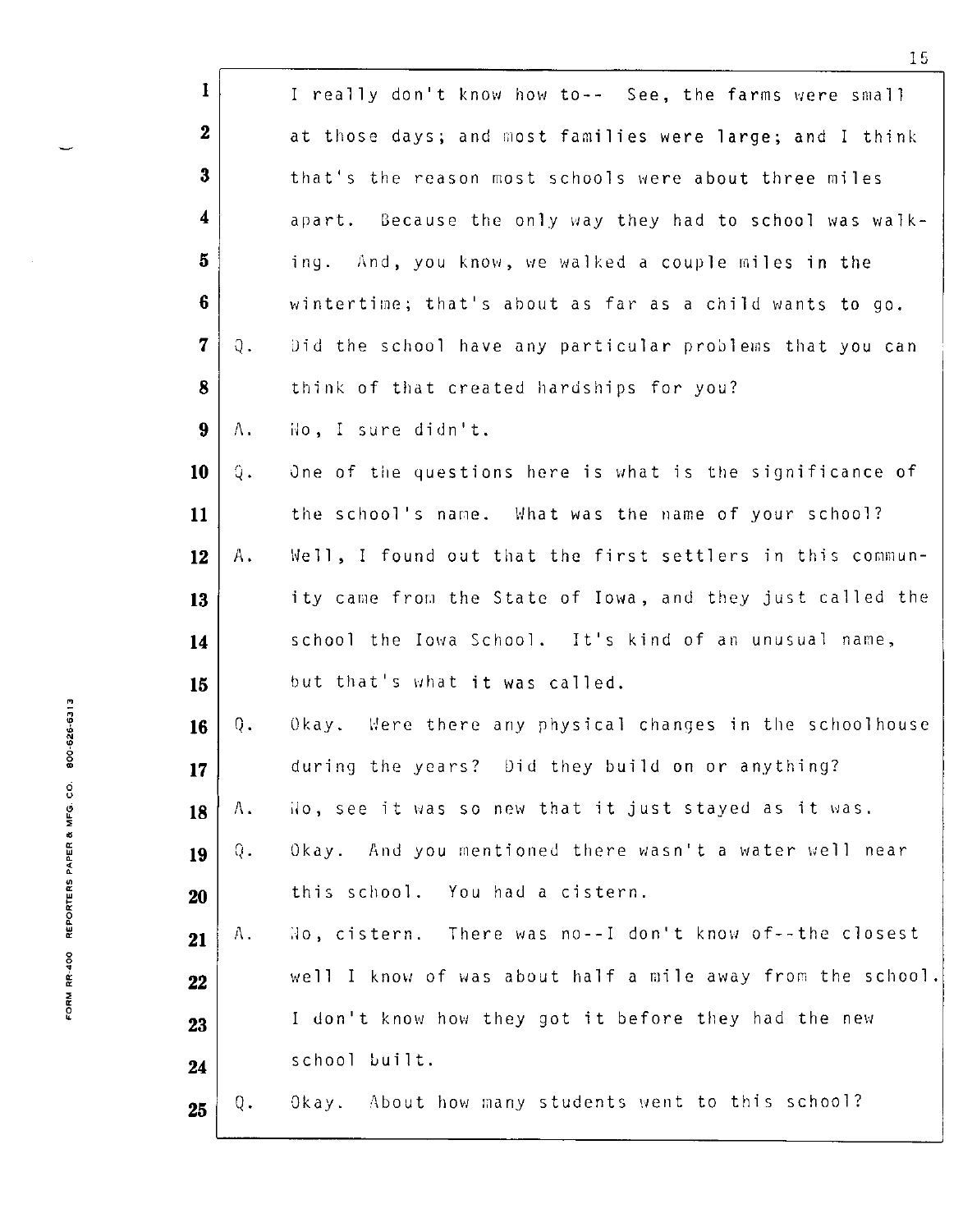| $\mathbf{1}$            | Α.          | Around 14 when I taught, but many of those country schools |
|-------------------------|-------------|------------------------------------------------------------|
| $\boldsymbol{2}$        |             | didn't have that many.                                     |
| 3                       | $\bf Q$ .   | When did the school open, and about when did it close?     |
| 4                       | A.          | You mean the year?                                         |
| 5                       | Q.          | Yes.                                                       |
| 6                       | Α.          | I wouldn't know when the first school there opened; but    |
| $\overline{\mathbf{7}}$ |             | it closed, I think, around 1940, I'd say.                  |
| 8                       | $0$ .       | What district was it in? Was it in a particular district   |
| 9                       |             | that you can remember namewise?                            |
| 10                      | $A$ .       | Well, I think the district was just the one school. I      |
| 11                      |             | really don't know.                                         |
| 12                      | Q.          | Okay. These one-room schoolhouses may have been very       |
| 13                      |             | easily just grouped into very large areas.                 |
| 14                      | A.          | Yes.                                                       |
| 15                      | $Q$ .       | Okay. Was the land that the school was built on, do you    |
| 16                      |             | know, was it purchased or given to the school?             |
| 17                      | $\Lambda$ . | I think, I'm almost sure it had been given; and when the   |
| 18                      |             | school closed, this land was given back to the owner of    |
| 19                      |             | the land at this time, not back to the original owner,     |
| 20                      |             | because, you know, that would have been an awful hassle.   |
| 21                      |             | I know that's the way we got ours over there.              |
| 22                      | Q.          | That's interesting. Can you describe the interior of the   |
| 23                      |             | school, anything that you had? You had blackboards, I      |
| 24                      |             | would imagine.                                             |
| 25                      | А.          | Yes, we had nice blackboards; and there was two little     |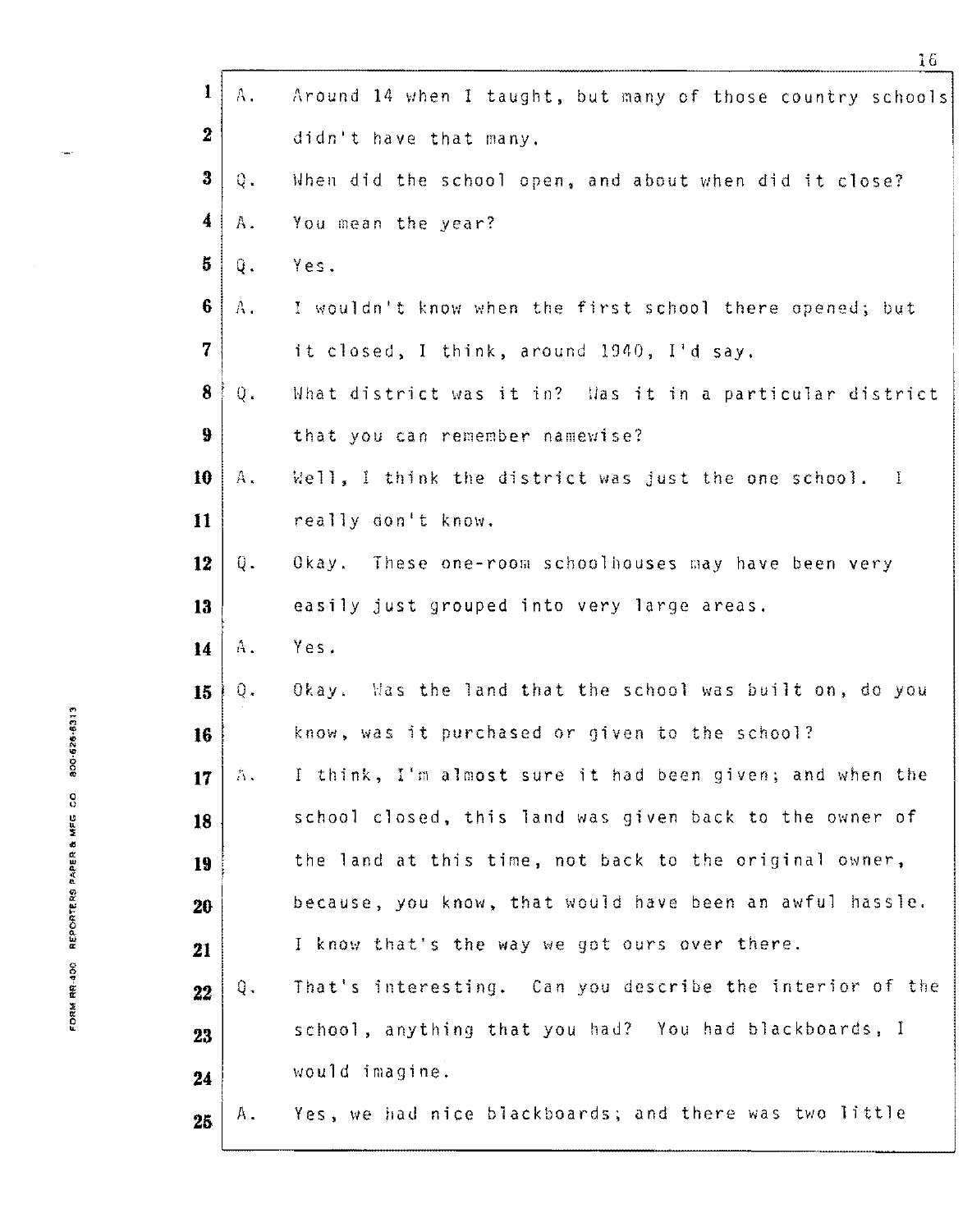| $\mathbf{1}$            |       | cloak rooms at the front of the school. On the side      |
|-------------------------|-------|----------------------------------------------------------|
| $\overline{\mathbf{2}}$ |       | there was a little build on, and there you could go down |
| $\overline{\mathbf{3}}$ |       | into the basement. And that's where we kept our water    |
| $\overline{\mathbf{4}}$ |       | cool and sweeping supplies. And there was also a side    |
| 5                       |       | door there. Now, most schools didn't have that.          |
| $6\phantom{a}$          | Q.    | Okay. The students that you taught at this school, what  |
| $\overline{7}$          |       | kind of occupations did most of them usually take up?    |
| 8                       | Α.    | Most of them took up farming.                            |
| 9                       | $Q$ . | And most of these students, I would imagine, being from  |
| 10                      |       | the Tipton area, were probably Catholic and of German    |
| 11                      |       | extraction, is that right?                               |
| 12                      |       |                                                          |
| 13                      | A.    | Yes, they were mostly German extraction; but there were  |
|                         |       | some Catholics, but not all. There were some, I don't    |
| 14                      |       | know, Protestants; some of my best pupils were.          |
| 15                      | Q.    | What kind or type of graduation exercise did you have?   |
| 16                      | A.    | They didn't have any. You simply got your diploma from   |
| 17                      |       | the county.                                              |
| 18                      | Q.    | Okay. Were there any kinds of special classes or unique  |
| 19                      |       | educational services that you can remember the school    |
| 20                      |       | offering?                                                |
| 21                      | Α.    | No, there wasn't any of those.                           |
| 22                      | Q.    | Did you ever have any juicy controversies or anything    |
| 23                      |       | like that surrounding the school?                        |
| 24                      | Α.    | Well, not with me; but I do think there were several of  |
| 25                      |       | the farmers that disagreed at that point; and that was   |
|                         |       |                                                          |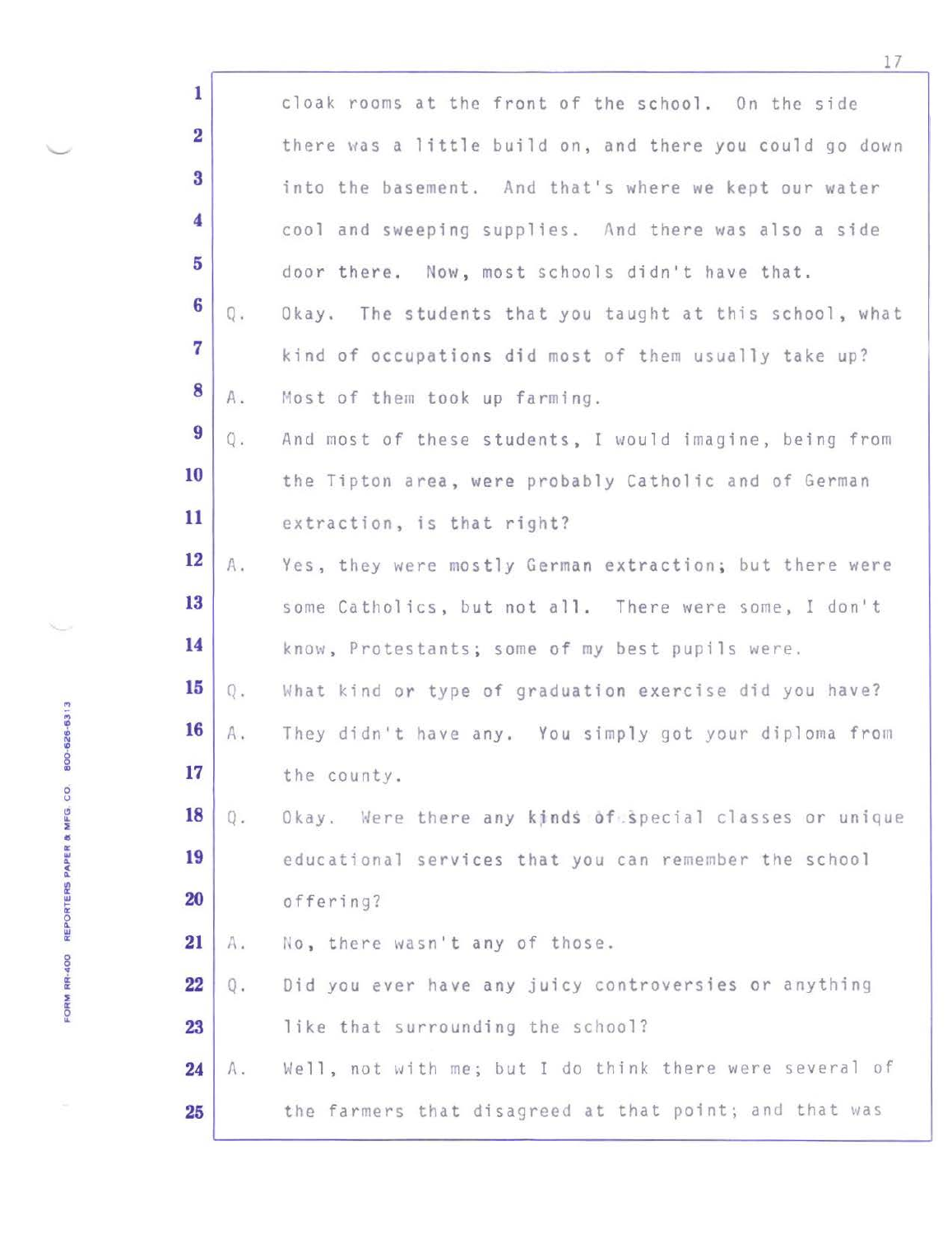| $\mathbf{I}$             |                  | kept, you know.                                            |
|--------------------------|------------------|------------------------------------------------------------|
| $\boldsymbol{2}$         | $Q_{\bullet}$    | Yes. Who would you say started the movement to build that  |
| $\bf{3}$                 |                  | school? Was it pretty much state mandated, or did the      |
| $\boldsymbol{4}$         |                  | people in the area want the school?                        |
| $\overline{5}$           | Λ.               | Well, I imagine the people in the area wanted it. I don't  |
| 6                        |                  | know really when that first school was built. It was       |
| $\overline{\mathcal{U}}$ |                  | before my time, I know.                                    |
| 8                        | $\Omega_{\rm m}$ | Okay. Would you say that the school made any lasting con-  |
| 9                        |                  | tributions to the community it served?                     |
| 10                       | Α.               | Well, I don't know. I imagine it would have been the       |
| $\mathbf{11}$            |                  | children's education. If they wouldn't have had that       |
| 12                       |                  | school, there just wouldn't have been any.                 |
| 13                       | $Q_{\bullet}$    | I'm sure that's an important contribution. Now, those      |
| 14                       |                  | people that were in that school, probably some of them are |
| 15                       |                  | still around here, aren't they, in the area?               |
| 16                       | Α.               | Oh, yes; you've got some up here in high school that are   |
| 17 <sub>1</sub>          |                  | parents of some of the kids.                               |
| 18                       | Q.               | Is that right?                                             |
| 19                       | A.               | Yes.                                                       |
| 20                       | Q.               | That's interesting. Okay. How many levels, I believe we    |
| 21                       |                  | kind of touched on this, school age were incorporated into |
| 22                       |                  | the educational program of the school, as far as grade     |
| 23                       |                  | levels?                                                    |
| 24                       | Α.               | First through the eighth.                                  |
| 25                       | Q.               | Okay.                                                      |

FORM RR-400 REPORTERS PAPER & MFG. CO. 800-626-6313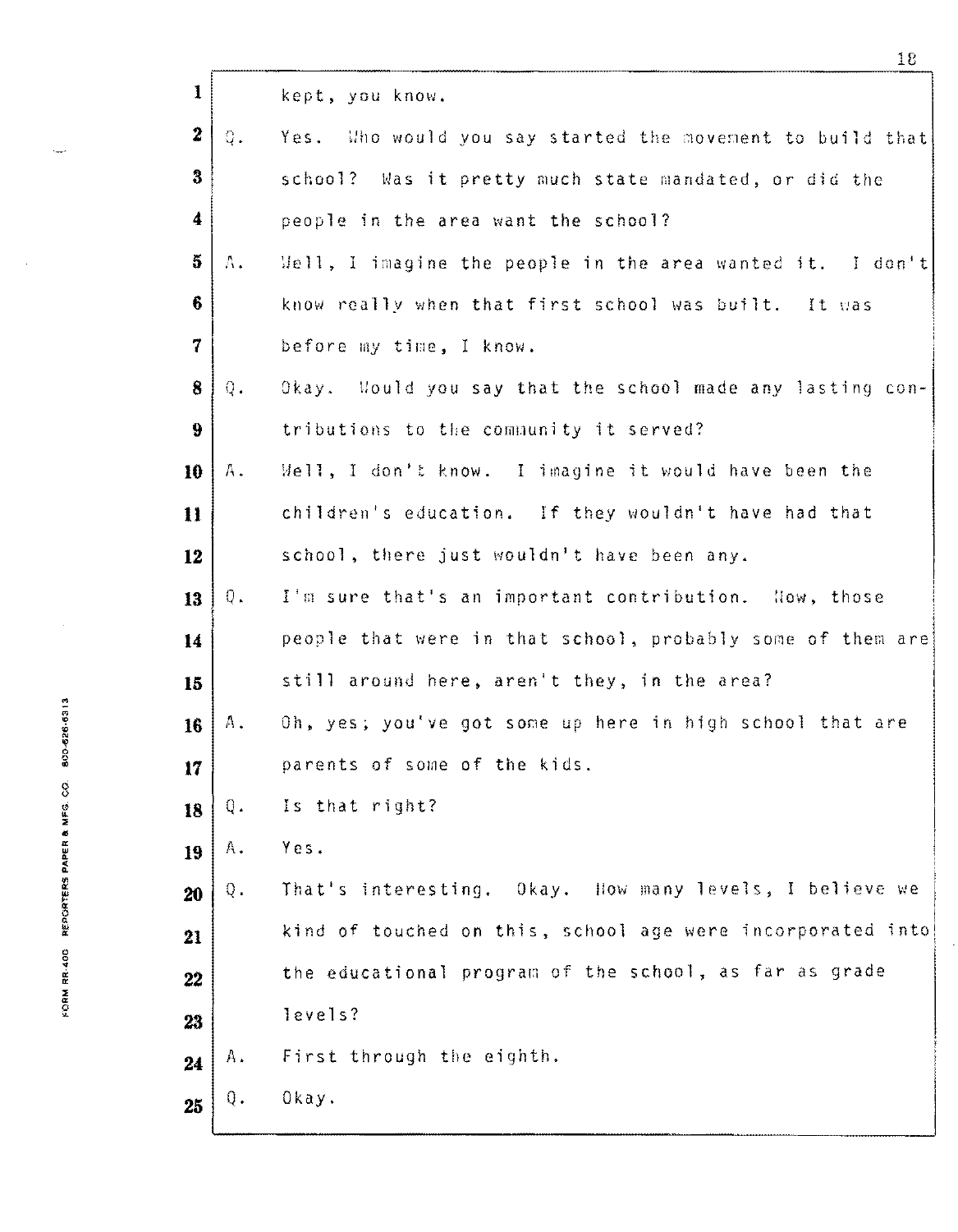|                      |             | キュ                                                          |
|----------------------|-------------|-------------------------------------------------------------|
| $\mathbf{I}$         | $A_{\star}$ | Of course there was no kindergarten.                        |
| $\boldsymbol{2}$     | Q.          | And the cultural or heritage background of this school      |
| 3                    |             | district or community, we kind of touched on that, too.     |
| $\blacktriangleleft$ | Α.          | Mostly German.                                              |
| $\overline{5}$       | Q.          | And what is the function of this schoolhouse today? That's  |
| $6\phantom{1}$       |             | a kind of interesting question.                             |
| 7                    | $\Lambda$ . | Well, when the school closed, I understand it was moved to  |
| 8                    |             | the--they have a school over here called the Holy Corner    |
| $\boldsymbol{9}$     |             | or Saint John's. They had two schools there. There used     |
| 10                   |             | to be a church in the school, and I guess the one--they     |
| 11                   |             | moved this building there; and it served in that district   |
| 12                   |             | for some time. And it presently is used as a garage by a    |
| 13                   |             | man over there in that neighborhood. Most of those          |
| 14                   |             | schools are used as a garage nowadays.                      |
| 15                   | $Q$ .       | We may have touched on this earlier, too. When and how was  |
| 16                   |             | it deemed necessary to build this school? When did they     |
| 17                   |             | build it?                                                   |
| 18                   | $\Lambda$ . | Well, when I imagine there was enough settlers settled      |
| 19                   |             | there; and they had to have an education for their child-   |
| 20                   |             | The very first schools were very simple. And that's<br>ren. |
| 21                   |             | the reason the schools closed later on, is the farms just   |
| 22                   |             | got larger and there was less pupils. And you just          |
| 23                   |             | couldn't maintain a school with one or two pupils. And      |
| 24                   |             | then the mode of transportation and travel was so much,     |
| 25                   |             | you know, after the cars came.                              |

 $\ddot{\phantom{a}}$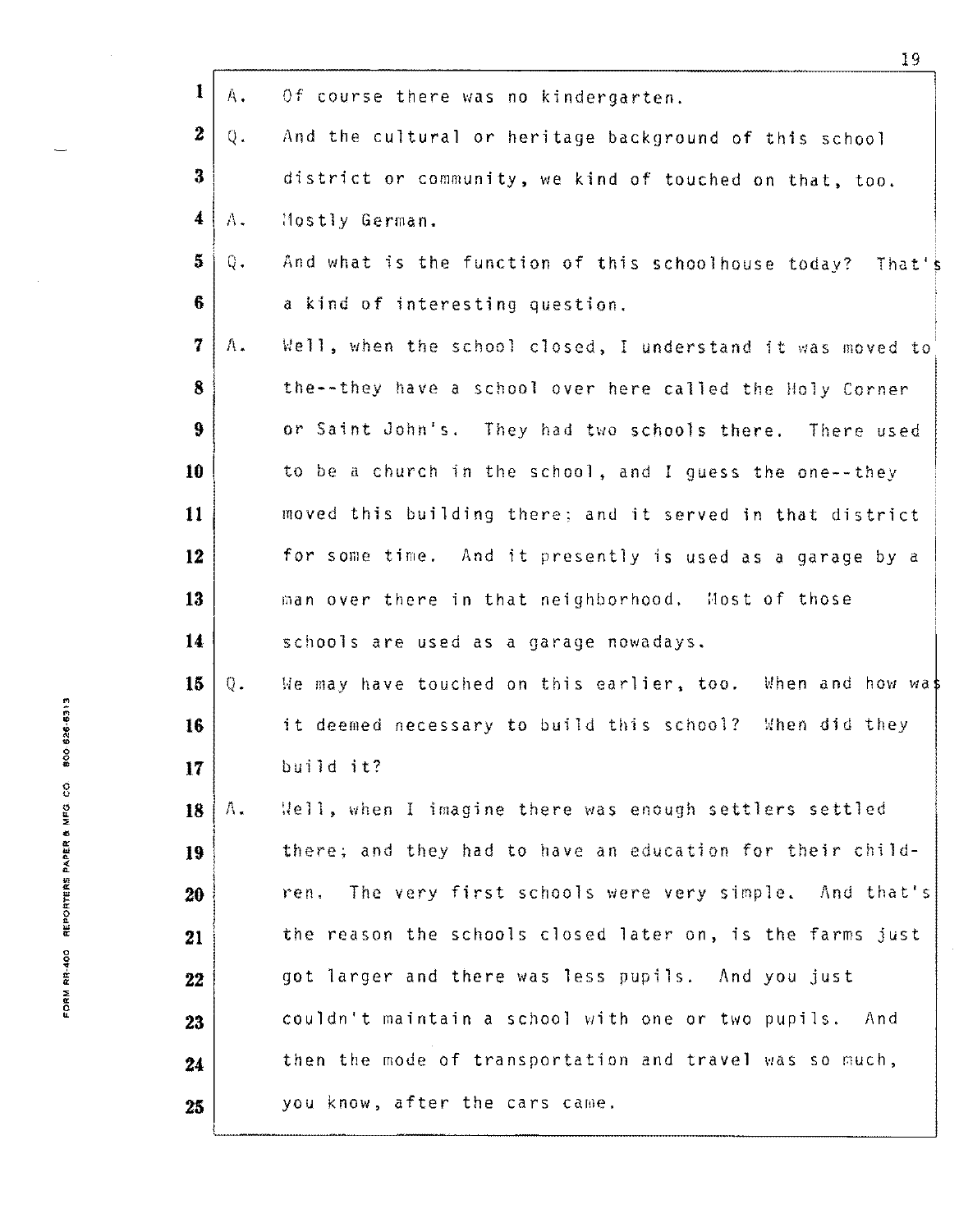|                                        |                         |               | 20                                                           |
|----------------------------------------|-------------------------|---------------|--------------------------------------------------------------|
|                                        | $\mathbf{1}$            | $Q_{\bullet}$ | Okay. About what was the average number of years a stu-      |
|                                        | $\boldsymbol{2}$        |               | dent spent in school? If he went to the eighth grade, I      |
|                                        | $\bf{3}$                |               | would imagine that probably a lot of them--                  |
|                                        | $\overline{\mathbf{4}}$ | Α.            | When I was teaching, most of them pretty well finished       |
|                                        | $\bf{5}$                |               | the eighth grade. But not too many years before that,        |
|                                        | 6                       |               | many of them quit around the fourth and fifth grade. A       |
|                                        | $\overline{7}$          |               | lot of them did. They just did not complete the eight        |
|                                        | 8                       |               | years.                                                       |
|                                        | 9                       | Q.            | Could you think of anything unusual that happened during     |
|                                        | 10                      |               | the time that the school was open?                           |
|                                        | 11                      | Λ.            | No, I really don't know.                                     |
|                                        | 12                      | Q.            | How about, and we kind of touched on this, too, why did      |
|                                        | 13                      |               | the school close down?                                       |
|                                        | 14                      | Α.            | It was mostly, as I said, that there was less pupils.<br>The |
|                                        | 15                      |               | farms got larger, and there was less pupils there.           |
| 525-6313                               | 16                      | Q.            | Okay. Do you know if any of the original equipment that      |
| 8                                      | 17                      |               | might have been in that school as far as desks or anything   |
| FORM RR-400 REPORTERS PAPER & MFG. CO. | 18                      |               | like that is still available?                                |
|                                        | 19                      | Α.            | I don't know.                                                |
|                                        | 20                      | Q.            | Okay. Are any of the people that served on your school       |
|                                        | 21                      |               | board still in the community?                                |
|                                        | 22                      | Λ.            | No, there isn't any of them. They've all passed away.        |
|                                        | 23                      | Q.            | Did any of your former students or teachers in your commu-   |
|                                        | 24                      |               | nity go on to become outstanding people, in your opinion?    |
|                                        | 25                      | Α.            | Most of the pupils just turned out to be nice, good<br>No.   |
|                                        |                         |               |                                                              |

ŏ • " 0 • w 0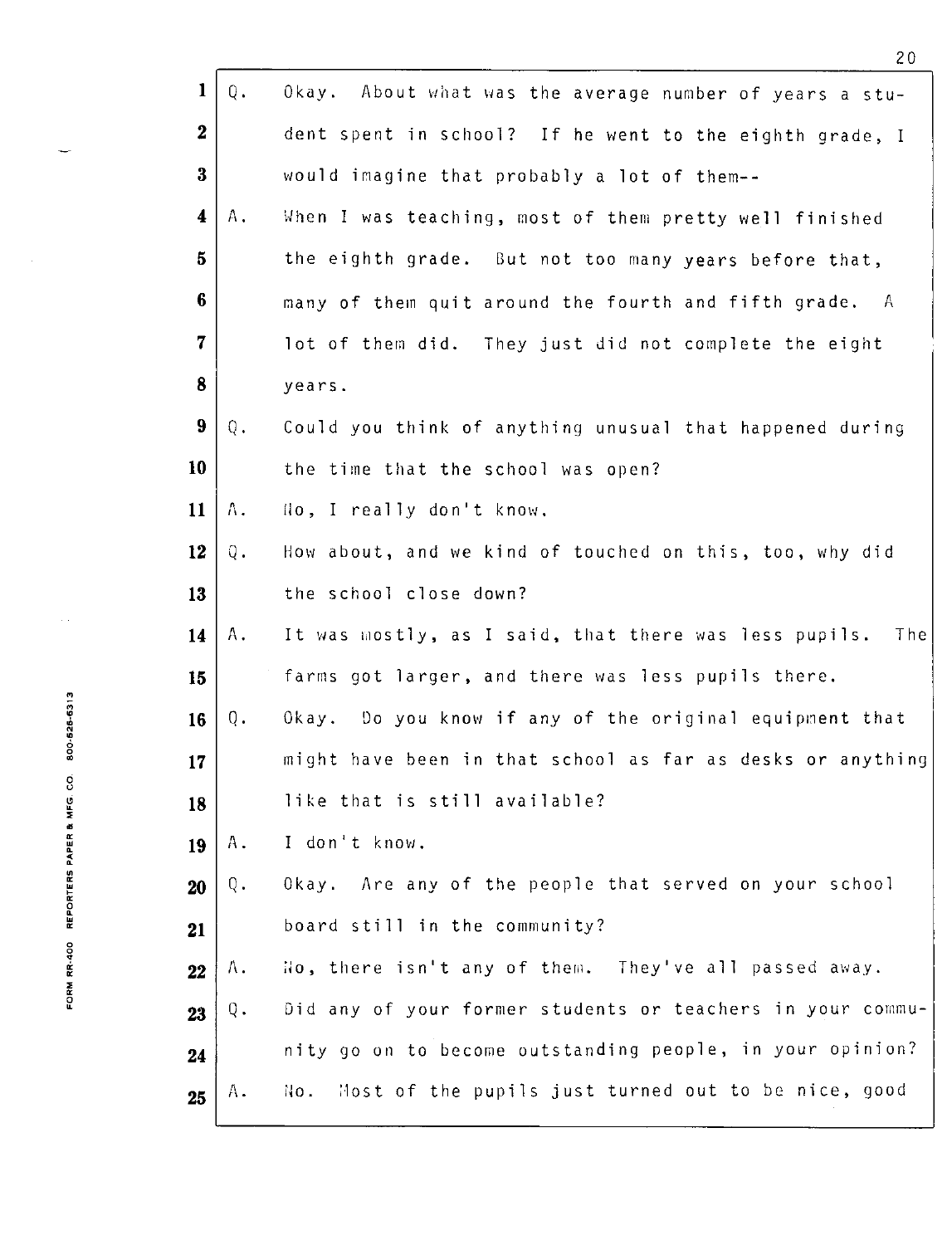|                      |               | ረ ገ                                                         |  |
|----------------------|---------------|-------------------------------------------------------------|--|
| $\mathbf{I}$         |               | farmers.                                                    |  |
| $\mathbf{z}$         | $Q_{\star}$   | Okay. That's good enough. What could you say about the      |  |
| $\bf{3}$             |               | average class size, the length of time a teacher worked in  |  |
| $\blacktriangleleft$ |               | your school?                                                |  |
| $5^{\circ}$          | A.            | Three was a pretty good number to have in one class. And,   |  |
| 6                    |               | of course, as I said before, the time was very short for    |  |
|                      |               | classes. Really you didn't have the time, I didn't think.   |  |
| $\bf{8}$             |               | You can imagine with those subjects and the few minutes     |  |
| $\boldsymbol{9}$     |               | we had with them.                                           |  |
| 10                   | Q.            | What were some of the rules of the school? Did you have     |  |
| 11                   |               | some set rules that the kids were expected to adhere to?    |  |
| 12                   | Α.            | Not really.                                                 |  |
| 13                   | $Q_{\bullet}$ | How about the dress and overall appearance of the students? |  |
| 14                   | Α.            | Well, I think my pupils were all quite neat. There was no   |  |
| 15                   |               | problem with dress.                                         |  |
| 16                   | $Q$ .         | There was no dress code?                                    |  |
| 17                   | А.            | No. They were glad to have a pair of shoes or suitable      |  |
| 18                   |               | dress to wear.                                              |  |
| 19                   | Q.            | Did the students have to pay to go to school?               |  |
| 20                   | Α.            | No.                                                         |  |
| 21                   | ą.            | Was there any organization similar to the P.T.A., or a      |  |
| 22                   |               | thing where the parents and teacher got together?           |  |
| 23                   | Α,            | There was no P.T.A.; and just like I said, the last<br>No.  |  |
| 24                   |               | school day and things like that; but there was no organ-    |  |
| 25                   |               | ization.                                                    |  |
|                      |               |                                                             |  |

 $\bar{z}$